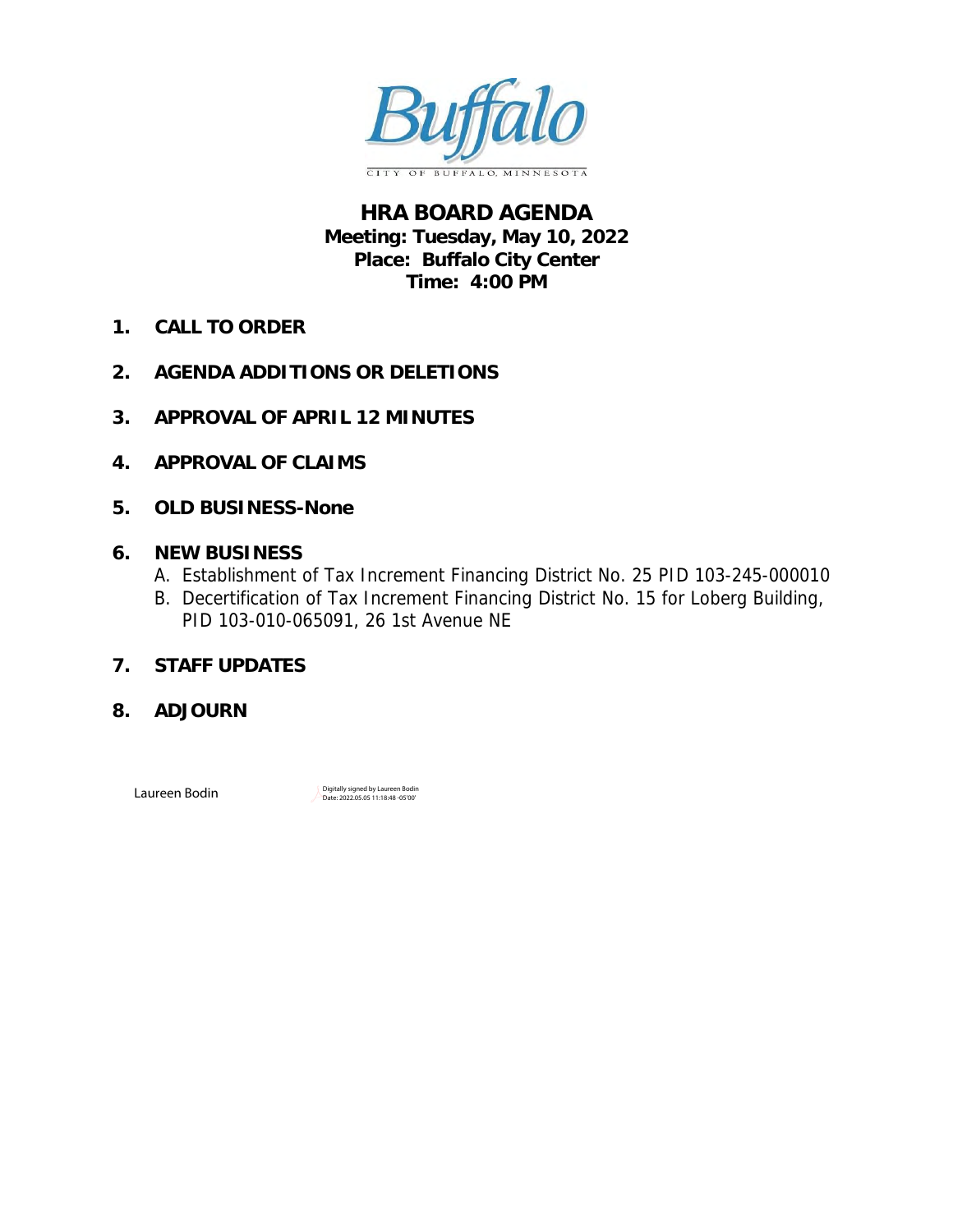#### **HRA MINUTES April 12, 2022**

#### <span id="page-1-0"></span>**CALL TO ORDER**

Pursuant to due call and notice thereof, Chairperson Nauman called the HRA regular meeting to order at 4:00 PM in the Council Chambers of the City Center at 212 Central Avenue. Present were Bryan Brengman, Jill Nauman, John Siffert and Michael Anderson. Absent were Mike Anderson and Dustin Grage. Also in attendance were Executive Director Laureen Bodin, Assistant Administrator Taylor Gronau and Community Planning & Economic Development Director David Kelly.

#### **AGENDA ADDITIONS OR DELETIONS-None**

#### **APPROVAL OF February 8, 2022 MINUTES**

| APPROVAL OF February 8, 2022 MINUTES<br>Upon motion by Member Siffert, motion seconded by Member Brengman to approve of<br>the February 8 minutes.                                                                                     |                |             |              |               |  |  |
|----------------------------------------------------------------------------------------------------------------------------------------------------------------------------------------------------------------------------------------|----------------|-------------|--------------|---------------|--|--|
| Dustin Grage                                                                                                                                                                                                                           | Bryan Brengman | Jill Nauman | John Siffert | Mike Anderson |  |  |
| Absent                                                                                                                                                                                                                                 | Aye            | Aye         | Aye          | Absent        |  |  |
| Motion passed 3-0.<br>APPROVAL OF CLAIMS<br>Upon motion by Member Brengman, motion seconded by member Siffert to approve of<br>the following claims.<br><b>City of Buffalo</b><br><b>Buffalo Housing &amp; Redevelopment Authority</b> |                |             |              |               |  |  |
| <b>Approval of Claims</b><br>4/12/2022<br>$\sim$ $\sim$                                                                                                                                                                                |                |             |              |               |  |  |

#### **APPROVAL OF CLAIMS**

#### **City of Buffalo**

#### **Buffalo Housing & Redevelopment Authority Approval of Claims**

| Paid to:                       | <b>Description</b>                      | <b>Date Paid</b> | Check # | Amount     |
|--------------------------------|-----------------------------------------|------------------|---------|------------|
| <b>Bolton &amp; Menk</b>       | <b>Wayfinding Signage</b>               | 03.01.22         | 3946    | \$68.00    |
| City of Buffalo                | <b>IT Services</b>                      | 03.01.22         | 3947    | \$756.42   |
| <b>Ehlers &amp; Associates</b> | <b>HRA Project Analysis</b>             | 03.01.22         | 3948    | \$250.00   |
| Jovanovich, Dege & Athmann     | Legal Fees                              | 03.01.22         | 3949    | \$67.50    |
| LHB Inc                        | <b>Professional Fees</b>                | 03.01.22         | 3950    | \$2,450.00 |
|                                | <b>Professional Fees - TIF District</b> | 03.01.22         |         |            |
| Taft Stettinius & Hollister    | #23                                     |                  | 3951    | \$6,000.00 |
| City of Buffalo                | <b>IT Services</b>                      | 03.29.22         | 3952    | \$756.42   |
| Jovanovich, Dege & Athmann     | Legal Fees                              | 03.29.22         | 3953    | \$45.00    |
| League of MN Cities Insurance  | <b>Insurance Fees</b>                   | 03.29.22         |         |            |
| Trust                          |                                         |                  | 3954    | \$123.41   |

**TOTAL: \$10,516.75**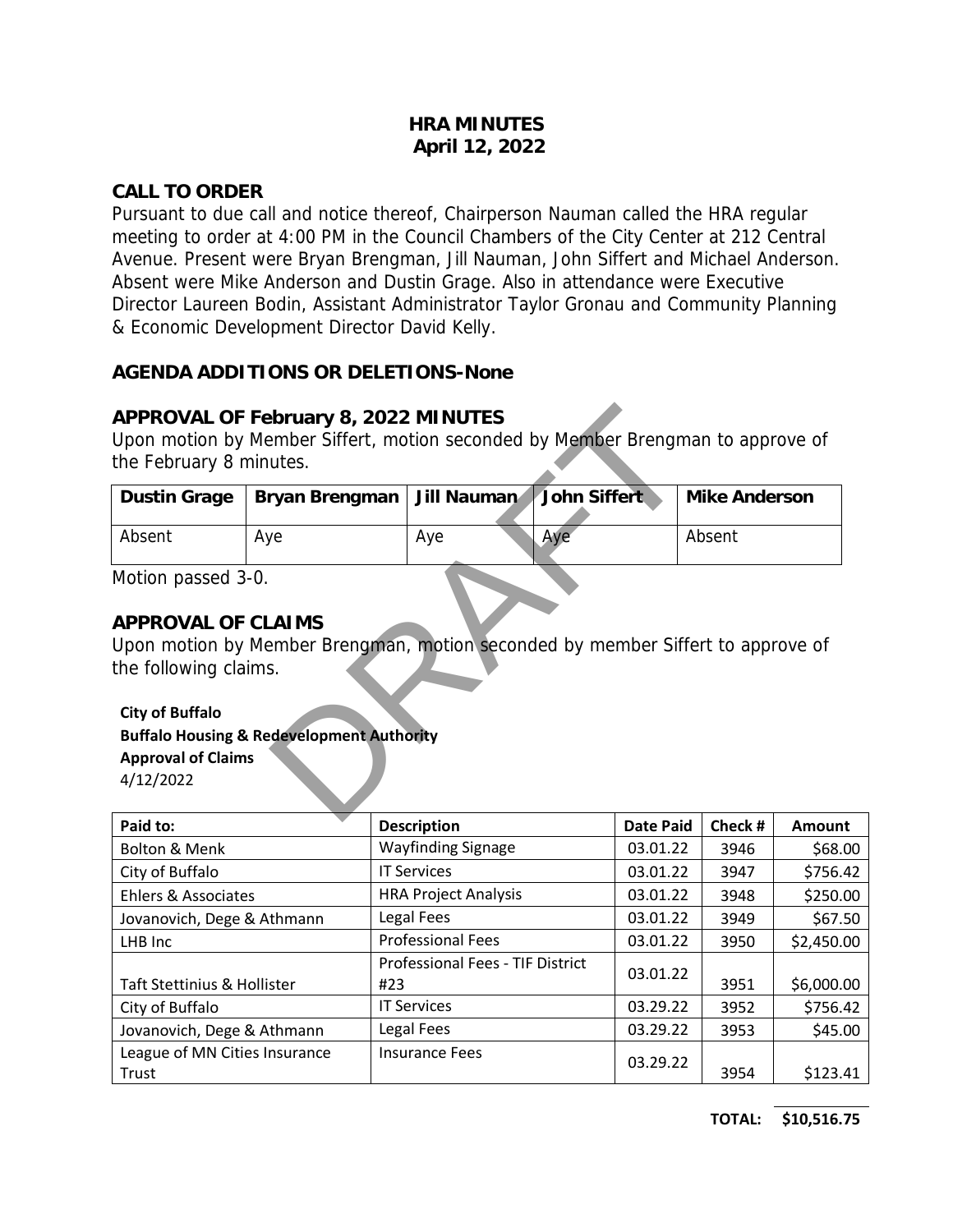|        | Dustin Grage   Bryan Brengman   Jill Nauman |     | John Siffert | Mike Anderson |
|--------|---------------------------------------------|-----|--------------|---------------|
| Absent | Ave                                         | Ave | Ave          | Absent        |

Motion passed 3-0.

**OLD BUSINESS-None**

#### **NEW BUSINESS**

**Soofa Signs**

Community Planning & Economic Development Director Kelly presented a quote from Soofa Signs in the amount of \$66,000 to install three (3) wayfinding signs in Buffalo's downtown. Included in the quote is installation and maintenance for five (5) years. The signs are electronic, solar-powered, touch screen and interactive. They would be used for promotion of downtown businesses, wayfinding, posting of public notices and social media and distribution of surveys and opinion polls. amount of 300,000 to install three (3) way intuiting started in the quote is installation and maintenance for fi<br>ed in the quote is installation and maintenance for fi<br>covertive to the coverage of the potential periodic re

Board members asked several questions and discussed the quote. Members agreed the cost for the signs exceeded the potential benefit at this time.

Upon motion by Member Siffert, motion seconded by Member Brengman to reject the quote from Soofa Signs.

| Dustin Grage | Bryan Brengman   Jill Nauman |     | John Siffert | Mike Anderson |
|--------------|------------------------------|-----|--------------|---------------|
| Absent       | Ave                          | Ave | Ave          | Absent        |

Motion passed 3-0.

#### **STAFF UPDATES**

Community Planning & Economic Development Director Kelly gave a brief update on the HRA's downtown property (former Coborns site). There has been quite a bit of interest recently and staff is going to explore a formal RFP process to solicit development proposals for the site. Executive Director Bodin noted that staff is looking into potential sites for additional public parking if this site is developed.

Kelly reported the Wright County Government Center Taskforce has been meeting. Kelly reported the former Wright County Health and Human Services building has been sold, but there are no current plans for redevelopment or reports of what will occupy the building.

Executive Director Bodin reported that staff is pursing grants to cover the cost of the Highway 25 reconstruction project, which is scheduled to be completed in 2023.

Bodin stated that City Clerk Johnson continues to contact Board Member Dustin Grage regarding meetings. She does not receive a response. The HRA Board Bylaws state that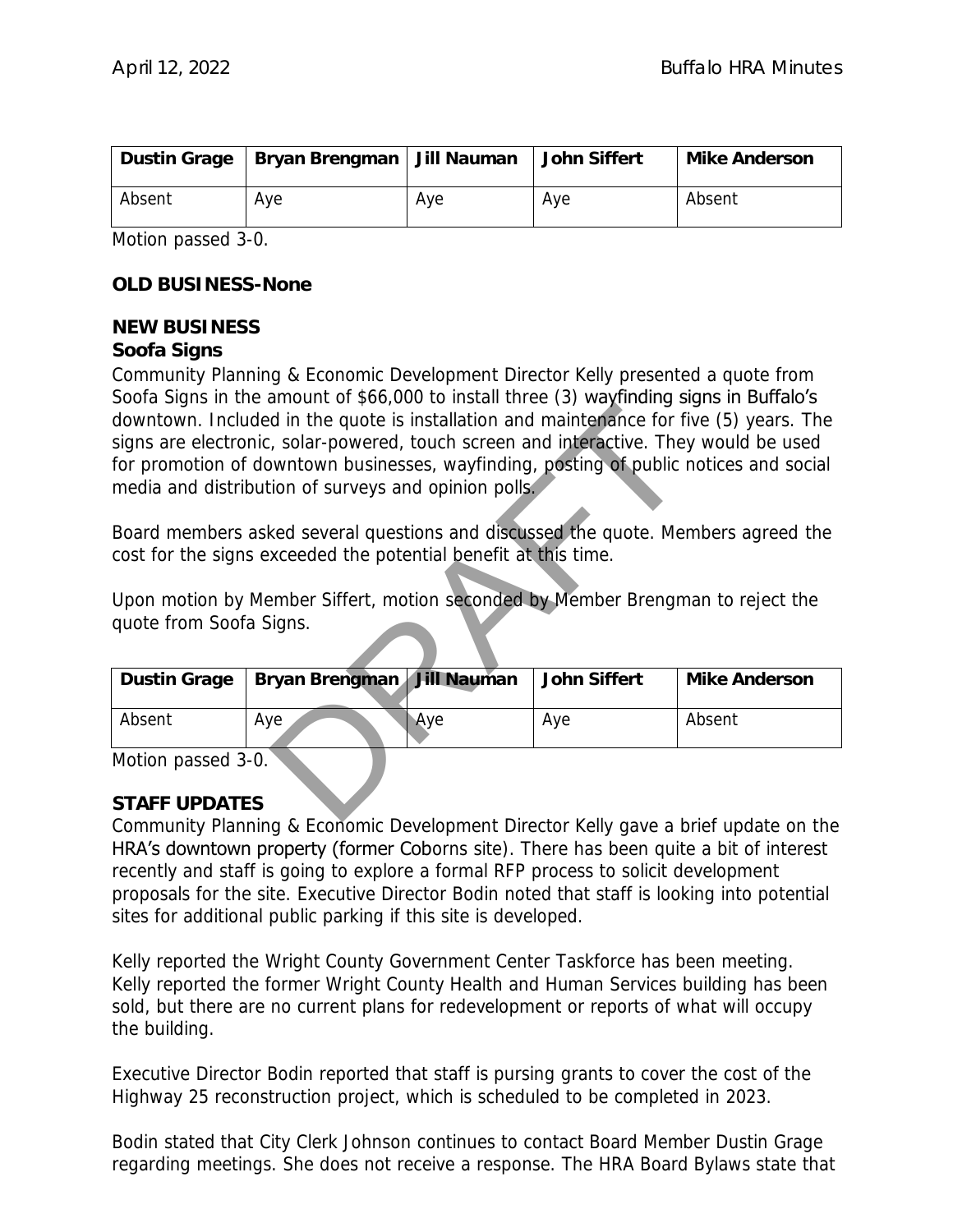an HRA Board member may be removed if they miss four (4) meetings in a calendar year. Member Grage has missed three (3) in 2022.

#### **ADJOURN**

Upon motion by Member Siffert, motion seconded by Member Brengman to adjourn at 4:54 PM.

|        | Dustin Grage   Bryan Brengman   Jill Nauman |     | John Siffert | Mike Anderson |
|--------|---------------------------------------------|-----|--------------|---------------|
| Absent | Ave                                         | Ave | Aye          | Absent        |

Motion passed 3-0.

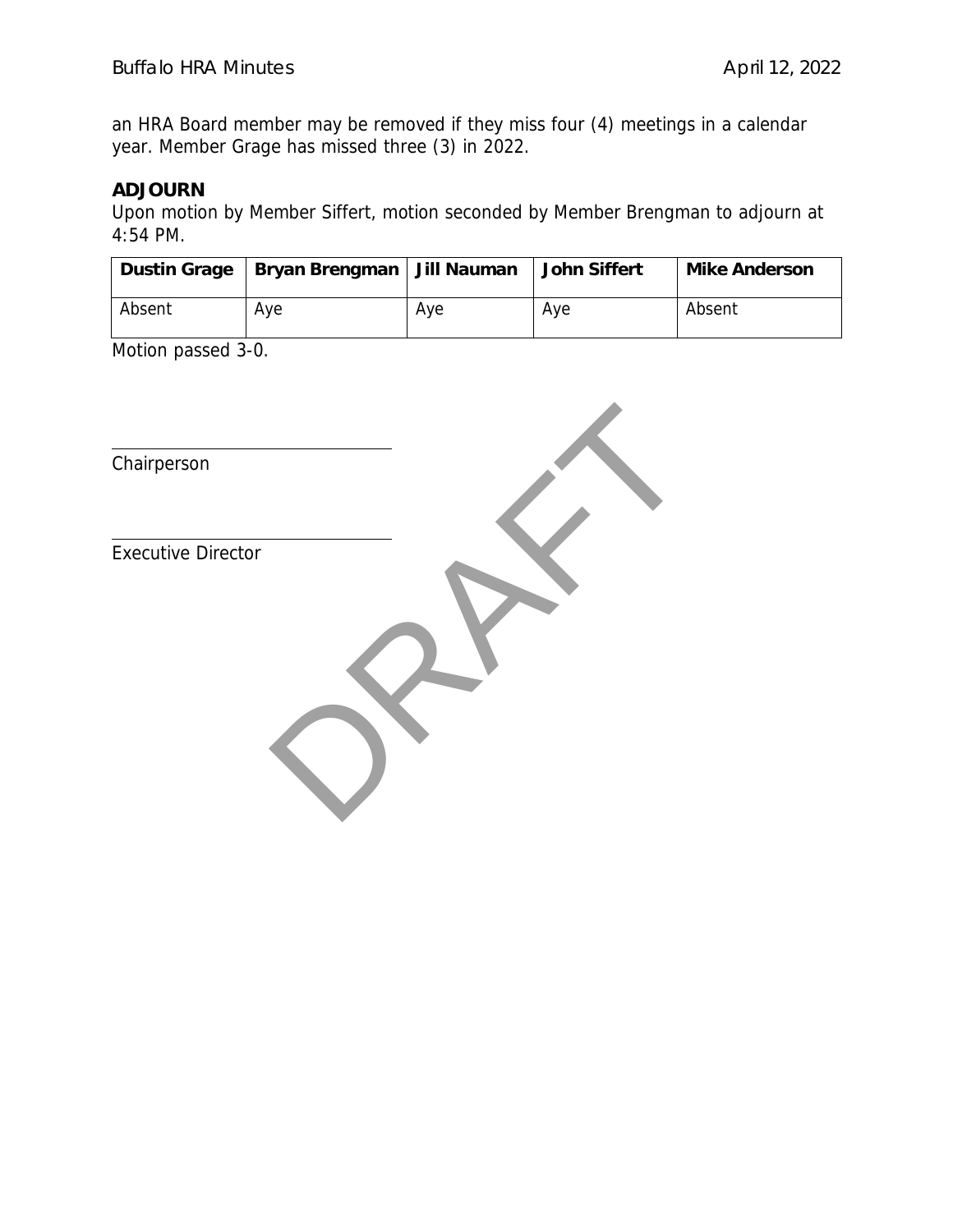<span id="page-4-0"></span>

Voided Checks

Bank Drafts EFT's

# **Check Register**

Buffalo, MN Packet: APPKT00292 - HRA A/P 05.04.22 FOR 05.10.22 HRA MTG

0.00 0.00 0.00 **5,042.21** By Vendor Name

| <b>Vendor Number</b>           | <b>Vendor Name</b>      | <b>Payment Date</b>          | <b>Payment Type</b> |                 | <b>Discount Amount</b> | <b>Payment Amount Number</b> |  |
|--------------------------------|-------------------------|------------------------------|---------------------|-----------------|------------------------|------------------------------|--|
| <b>Bank Code: HRA-HRA BANK</b> |                         |                              |                     |                 |                        |                              |  |
| 021C0001                       | <b>CITY OF BUFFALO</b>  | 05/04/2022                   | Regular             |                 | 0.00                   | 756.42 3955                  |  |
| 021E0005                       | EHLERS & ASSOCIATES INC | 05/04/2022                   | Regular             |                 | 0.00                   | 527.50 3956                  |  |
| 021L0011                       | LHB INC                 | 05/04/2022                   | Regular             |                 | 0.00                   | 3,758.29 3957                |  |
|                                |                         | <b>Bank Code HRA Summary</b> |                     |                 |                        |                              |  |
|                                |                         | Payable                      | Payment             |                 |                        |                              |  |
|                                | <b>Payment Type</b>     | Count                        | Count               | <b>Discount</b> | Payment                |                              |  |
|                                | <b>Regular Checks</b>   | 4                            | 3                   | 0.00            | 5.042.21               |                              |  |
|                                | <b>Manual Checks</b>    | 0                            | 0                   | 0.00            | 0.00                   |                              |  |

 $\pmb{0}$ 0 0 0.00 0.00 0.00

**3 0.00**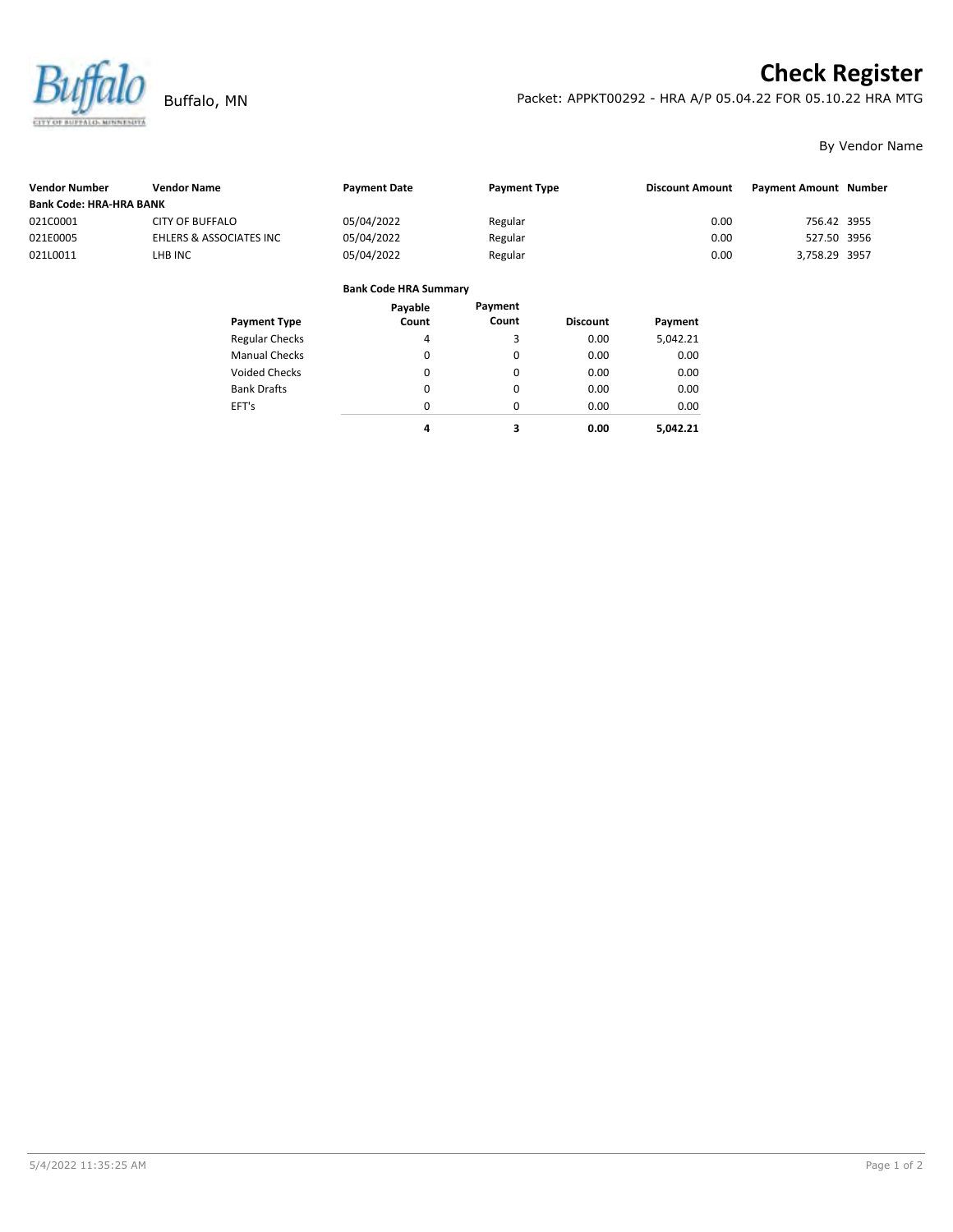#### **Fund Summary**

| Fund | <b>Name</b>            | Period | Amount   |
|------|------------------------|--------|----------|
| 998  | <b>HRA POOLED CASH</b> | 5/2022 | 5,042.21 |
|      |                        |        | 5,042.21 |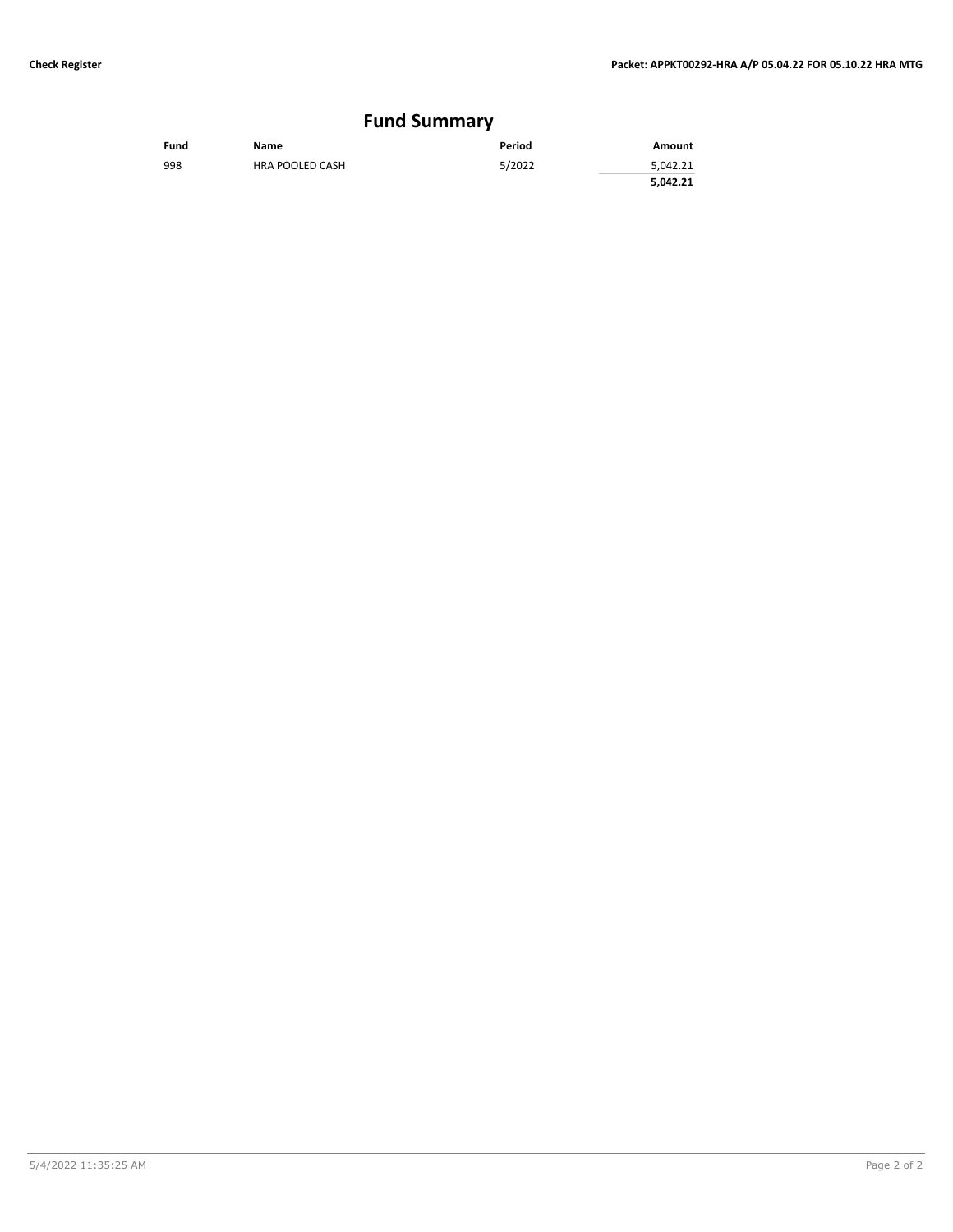<span id="page-6-0"></span>

### **HRA AGENDA REPORT**

**ITEM #6A**

**MEETING DATE:** May 10, 2022 **PREPARED BY:** Community and Economic Development Director David Kelly **PRESENTED BY:** Nick Anhut, Ehlers and Associates **AGENDA ITEM:** Establishment of Tax Increment Financing District No. 25

**BACKGROUND SUMMARY:**

The Central Minnesota Housing Partnership (CMHP) will be constructing a 40-unit 55+ multifamily housing complex at PID: 103245000010 at the intersection of Settlers Parkway and Creekside Drive in Buffalo. To build this complex, the CMHP applied for and received funding from Minnesota Housing and has received a prior commitment from the HRA to explore Tax Incremental Finance for this project and are now seeking formal TIF approval for this project.

Staff is seeking approval of Resolution 2022-2 for the Board to consider that will approve the draft TIF Plan and authorize submitting the document to the City Council for its public hearing and final approval in June. It also approves enlarging Redevelopment Area No. 2 to include the site of the TIF District and provides preliminary authorization to use an interfund loan to recover any initial administrative costs from the Settler Commons TIF negotiations from the TIF District.

#### **RECOMMENDATION:**

City staff is seeking approval of Resolution 2022-2 that includes the TIF Plan and authorization to submit said documents to the City Council for a public hearing and final approval.

**ATTACHMENTS:**

- Resolution 2022-2 TIF District No. 25
- TIF Plan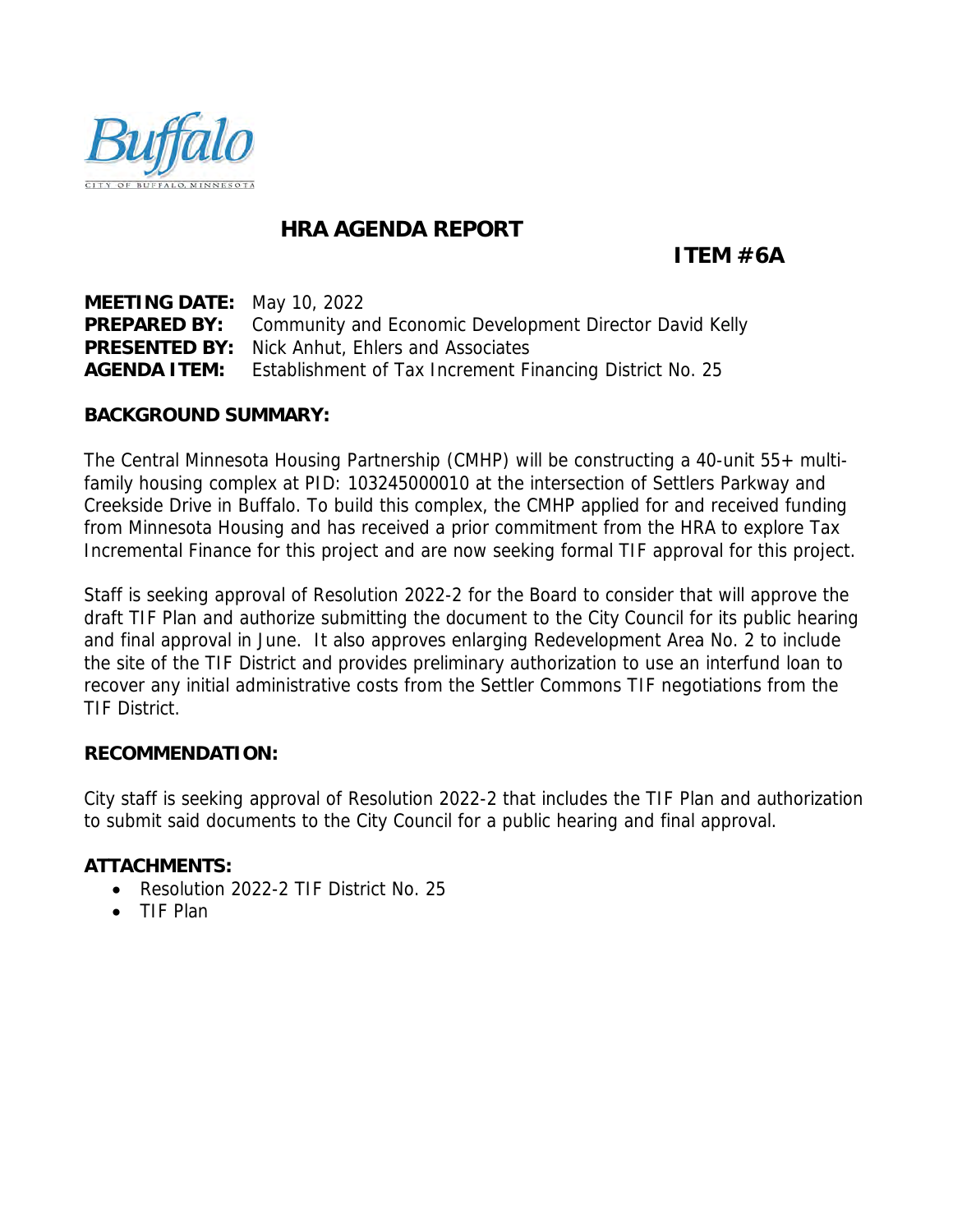

**HOUSING AND REDEVELOPMENT AUTHORITY**

212 Central Avenue Buffalo, MN 55313

#### **RESOLUTION 2022-2**

**RESOLUTION ADOPTING A MODIFICATION TO THE REDEVELOPMENT PLAN FOR REDEVELOPMENT PROJECT AREA NO. 2; ADOPTING A MODIFICATION TO THE TAX INCREMENT FINANCING PLANS FOR TAX INCREMENT FINANCING DISTRICT NOS. 14, 20, 21, 22 AND 24; AND ESTABLISHING TAX INCREMENT FINANCING DISTRICT NO. 25 THEREIN AND ADOPTING A TAX INCREMENT FINANCING PLAN THEREFOR.**

WHEREAS, it has been proposed by the Board of Commissioners (the "Board") of the Buffalo Housing and Redevelopment Authority (the "HRA") and the City of Buffalo (the "City") that the HRA adopt a modification to the Redevelopment Plan (the "Redevelopment Plan Modification") for Redevelopment Project Area No. 2 (the "Project Area") to include modifications to the Tax Increment Financing Plans for Tax increment Financing District Nos. 14, 20, 21, 22 and 24 (the "TIF Plan Modifications") therein, and establish Tax Increment Financing District No. 25 (the "District") and adopt a Tax Increment Financing Plan (the "TIF Plan") therefor; (the Redevelopment Plan Modification, TIF Plan Modifications, and the TIF Plan are referred to collectively herein as the "Plans"), all pursuant to and in conformity with applicable law, including Minnesota Statutes, Sections 469.001 to 469.047 (the "HRA Act"), and Sections 469.174 to 469.1794, inclusive, as amended (the "TIF Act"), all as reflected in the Plans and presented for the Board's consideration; and

WHEREAS, the HRA has investigated the facts relating to the Plans and has caused the Plans to be prepared; and

WHEREAS, the HRA has performed all actions required by law to be performed prior to the adoption of the Plans. The HRA has also requested the City Planning Commission to provide for review of and written comment on the Plans and that the Council schedule a public hearing on the Plans upon published notice as required by law.

NOW, THEREFORE, BE IT RESOLVED by the Board as follows:

1. The HRA hereby finds that the District is in the public interest and is a "housing district" under Minnesota Statutes, Section 469.174, Subd. 11, and finds that the Plans conform in all respects to the requirements of the HRA Act and TIF Act and will help fulfill a need to develop an area of the State of Minnesota for affordable and high quality housing.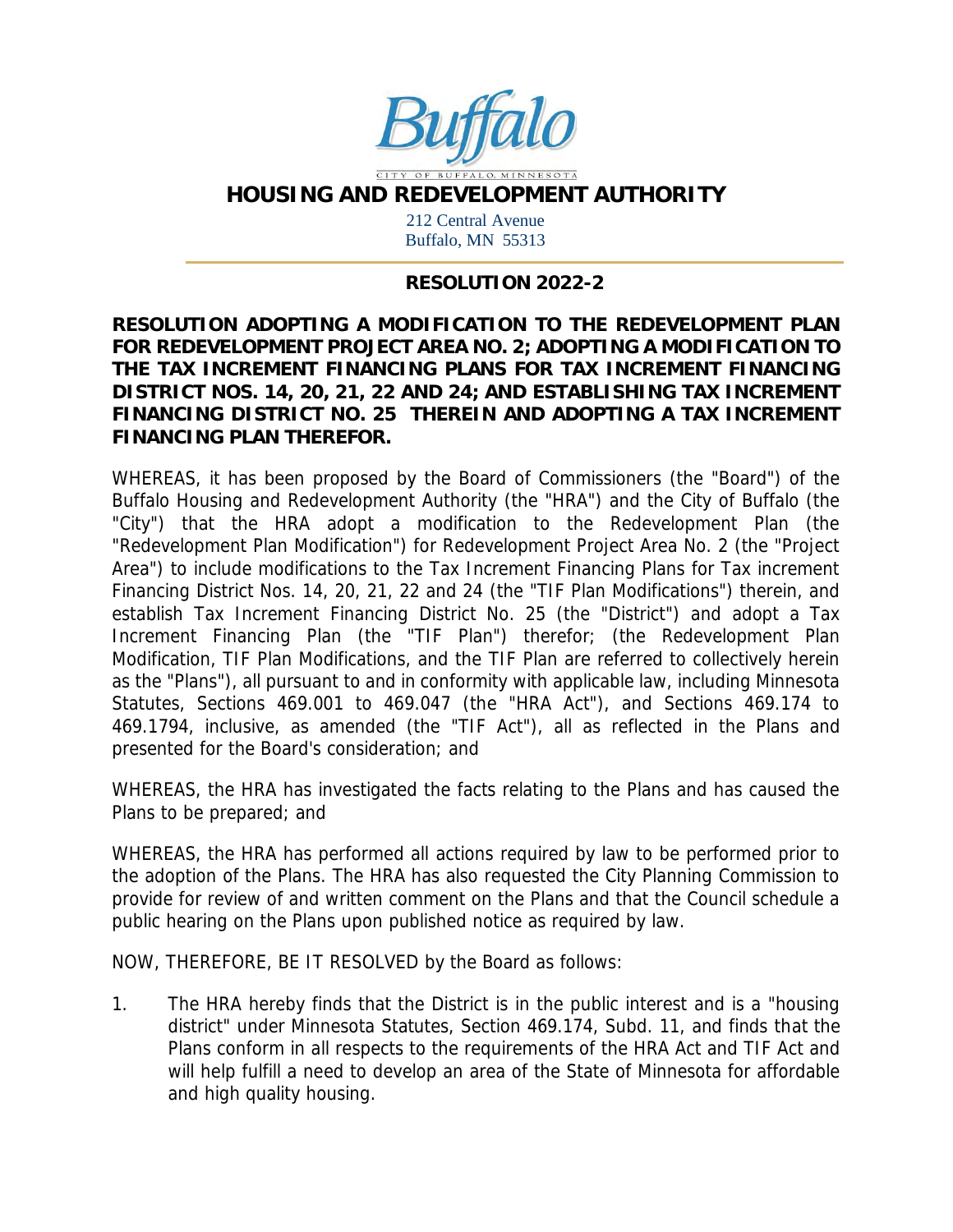- 2. The Redevelopment Plan Modification and TIF Plan Modifications expand the boundaries of the Project Area to include the District and areas adjacent to downtown Buffalo intended for future development and redevelopment.
- 3. The HRA further finds that the land in the Project Area would not be made available for redevelopment without the financial aid to be sought; the Plans will afford maximum opportunity, consistent with the sound needs for the City as a whole, for the development or redevelopment of the Project Area by private enterprise in that the intent is to provide only that public assistance necessary to make the private developments financially feasible and the Redevelopment Plan Modification conforms to a general plan for the development of the locality as a whole.
- 4. The reasons and facts supporting the findings in this resolution are described in the Plans.
- 5. Conditioned upon the approval thereof by the City Council following its public hearing thereon, the Plans, as presented to the HRA on this date, are hereby approved, established and adopted and shall be placed on file in the office of the Executive Director of the HRA.
- 6. Upon approval of the Plans by the City Council, the staff, HRA's advisors and legal counsel are authorized and directed to proceed with the implementation of the Plans and for this purpose to negotiate, draft, prepare and present to this Board for its consideration all further plans, resolutions, documents and contracts necessary for this purpose. Approval of the Plans does not constitute approval of any project or a Development Agreement with any developer.
- 7. Upon approval of the Plans by the City Council, the Executive Director of the HRA is authorized and directed to forward a copy of the Plans to the Minnesota Department of Revenue and the Office of the State Auditor pursuant to Minnesota Statutes 469.175, Subd. 4a.
- 8. The Executive Director of the HRA is authorized and directed to forward a copy of the Plans to the Wright County Auditor and request that the Auditor certify the original tax capacity of the District as described in the Plans, all in accordance with Minnesota Statutes 469.177.
- 9. The HRA has determined that it may pay for certain costs (the "Qualified Costs") identified in the TIF Plan which costs may be financed on a temporary basis from the HRA's general fund or any other fund from which such advances may be legally made (the "Fund"). Under Minnesota Statutes, Section 469.178, Subd. 7, the HRA is authorized to advance or loan money from the Fund in order to finance the Qualified Costs. The HRA intends to reimburse itself for the payment of the Qualified Costs, plus interest thereon, from tax increments derived from the TIF District in accordance with the following terms (which terms are referred to collectively as the "Interfund Loan"):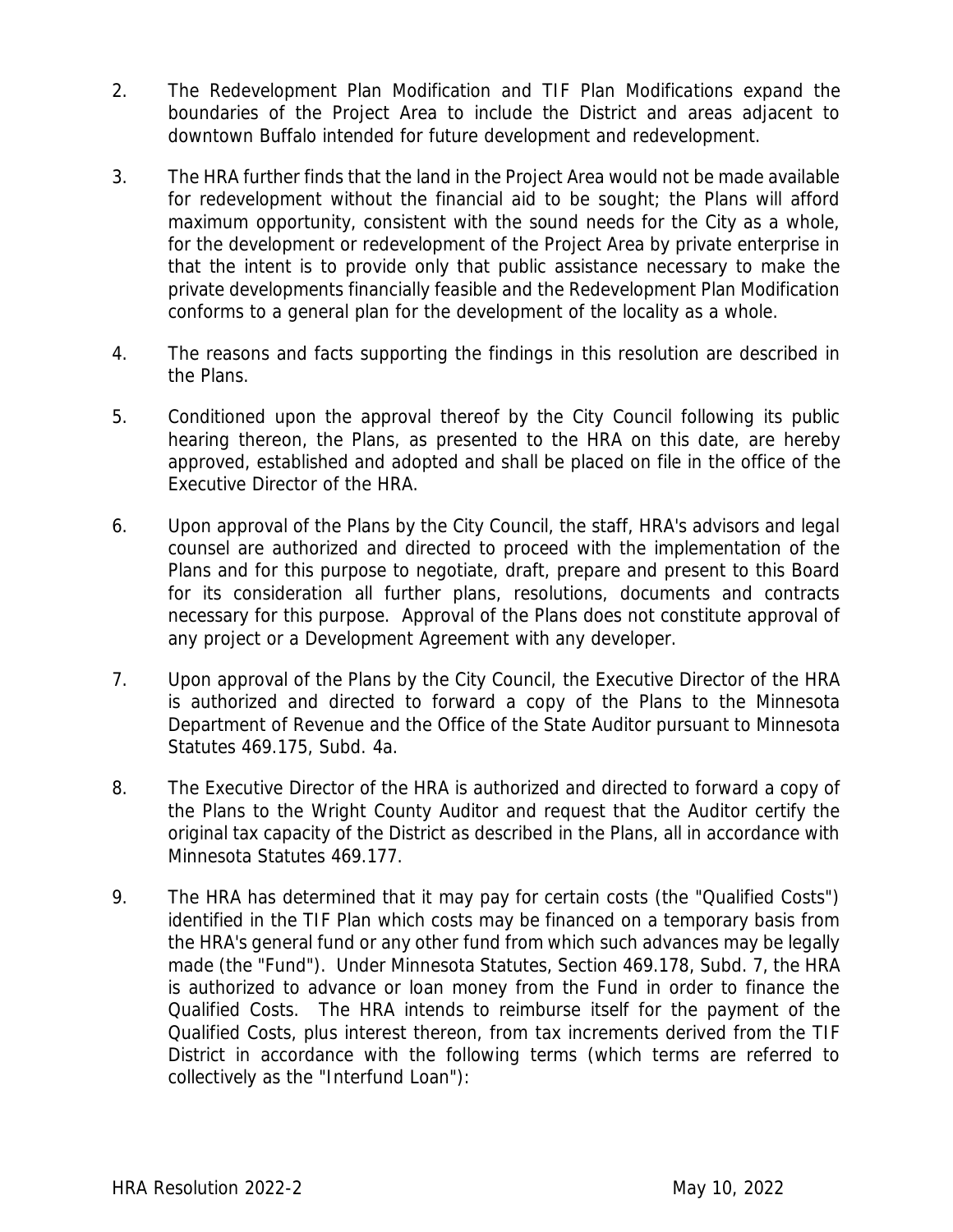- (a) The HRA shall repay to the Fund from which the Qualified Costs are initially paid, the principal amount of \$[25,000] (or, if less, the amount actually paid from such fund) together with interest at 4.00% per annum (which is not more than the greater of (i) the rate specified under Minnesota Statutes, Section 270C.40, or (ii) the rate specified under Minnesota Statutes, Section 549.09) from the date of the payment.
- (b) Principal and interest on the Interfund Loan ("Payments") shall be paid annually on each December 31 commencing with the date the tax increments from the TIF District are available and not otherwise pledged to and including the earlier of (a) the date the principal and accrued interest of the Interfund Loan is paid in full, or (b) the date of last receipt of tax increment from the TIF District ("Payment Dates") which Payments will be made in the amount and only to the extent of available tax increments. Payments shall be applied first to accrued interest, and then to unpaid principal.
- (c) Payments on the Interfund Loan are payable solely from the tax increment generated in the preceding twelve (12) months with respect to the TIF District and remitted to the HRA by Wright County, all in accordance with Minnesota Statutes, Sections 469.174 to 469.1794, as amended. Payments on this Interfund Loan are subordinate to any outstanding or future bonds, notes or contracts secured in whole or in part with tax increment, and are on parity with any other outstanding or future interfund loans secured in whole or in part with tax increments.
- (d) The principal sum and all accrued interest payable under this Interfund Loan are pre-payable in whole or in part at any time by the HRA without premium or penalty. No partial prepayment shall affect the amount or timing of any other regular payment otherwise required to be made under this Interfund Loan.
- (e) The Interfund Loan is evidence of an internal borrowing by the HRA in accordance with Minnesota Statutes, Section 469.178, Subd. 7, and is a limited obligation payable solely from tax increment pledged to the payment hereof under this resolution. The Interfund Loan and the interest hereon shall not be deemed to constitute a general obligation of the State of Minnesota or any political subdivision thereof, including, without limitation, the HRA. Neither the State of Minnesota, nor any political subdivision thereof shall be obligated to pay the principal of or interest on the Interfund Loan or other costs incident hereto except out of tax increment, and neither the full faith and credit nor the taxing power of the State of Minnesota or any political subdivision thereof is pledged to the payment of the principal of or interest on the Interfund Loan or other costs incident hereto. The HRA shall have no obligation to pay any principal amount of the Interfund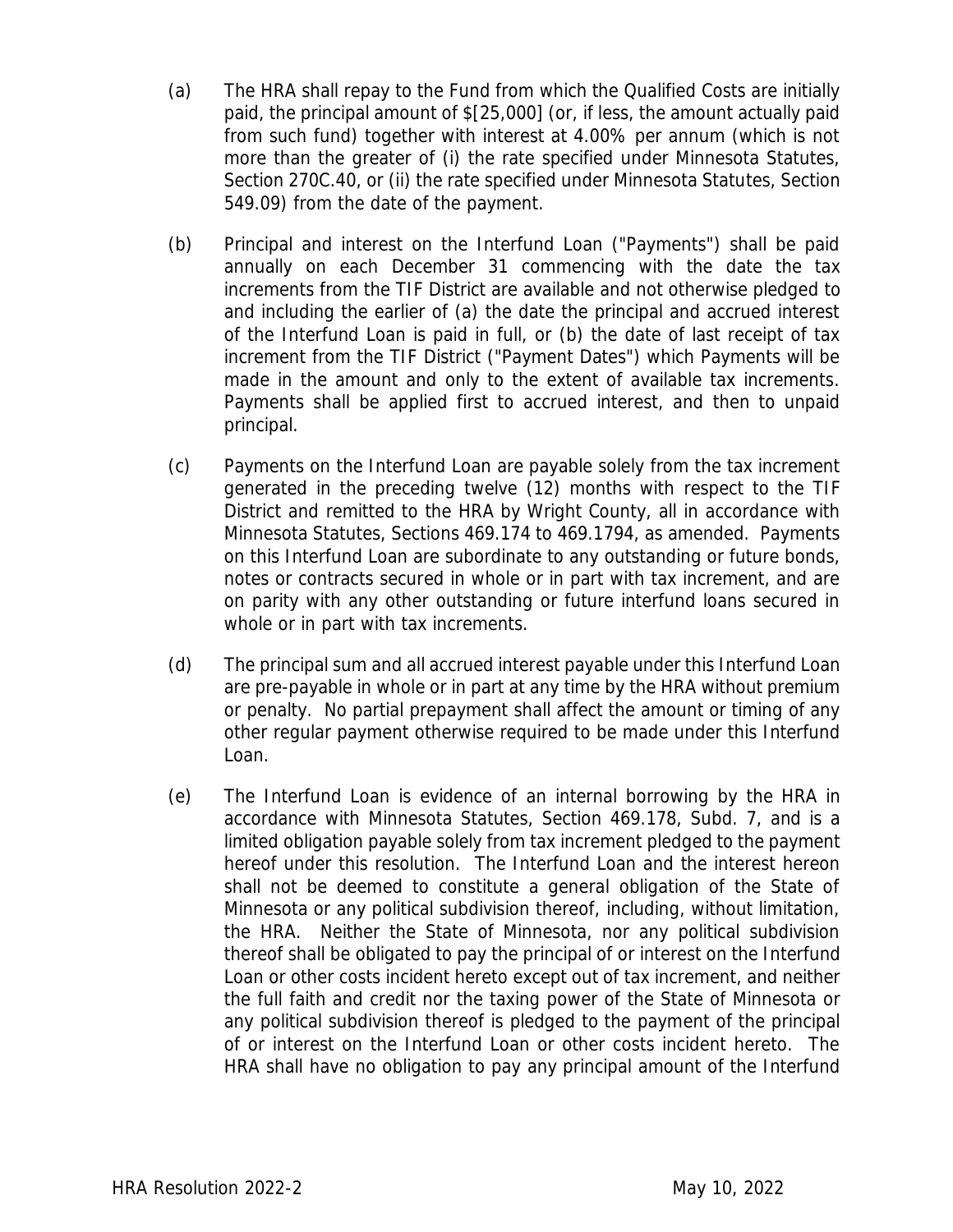Loan or accrued interest thereon, which may remain unpaid after the termination of the TIF District.

(f) The HRA may amend the terms of the Interfund Loan at any time by resolution of the Board, including a determination to forgive the outstanding principal amount and accrued interest to the extent permissible under law.

Passed and adopted by the Buffalo Housing and Redevelopment Authority this 10th day of May 2022.

Jill D. Nauman Chairperson

\_\_\_\_\_\_\_\_\_\_\_\_\_\_\_\_\_\_\_\_\_\_\_\_\_\_\_\_\_\_\_\_\_\_\_

ATTEST:

Bryan Brengman Secretary-Treasurer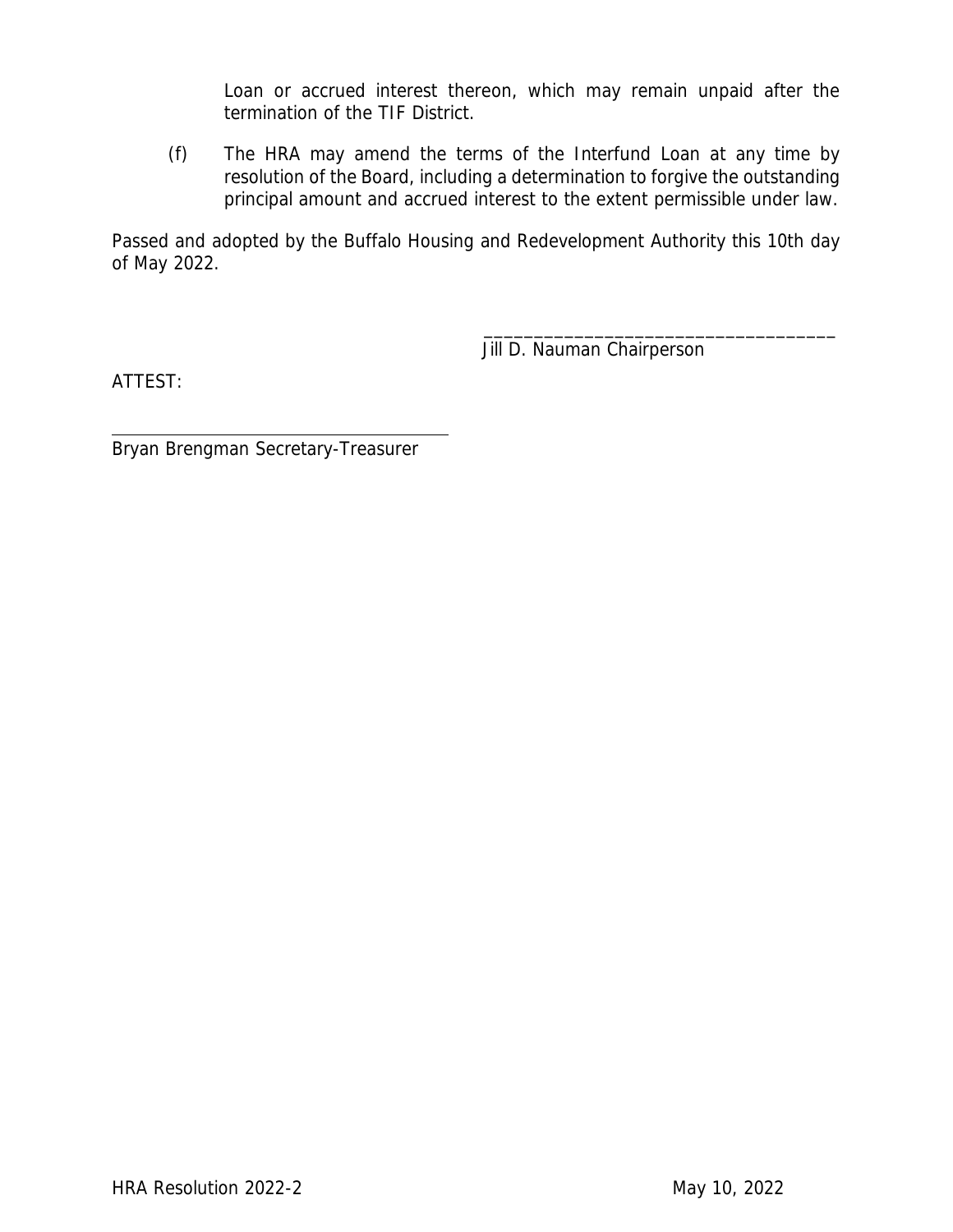Adoption Date: June 6, 2022

# Buffalo Housing and Redevelopment Authority City of Buffalo, Wright County, Minnesota

# MODIFICATION TO THE REDEVELOPMENT PROGRAM

Redevelopment Project Area No. 2

&

# Tax Increment Financing (TIF) Plan

Establishment of Tax Increment Financing District No. 25 (a housing district)



Prepared by:

Ehlers 3060 Centre Pointe Drive Roseville, Minnesota 55113

BUILDING COMMUNITIES. IT'S WHAT WE DO.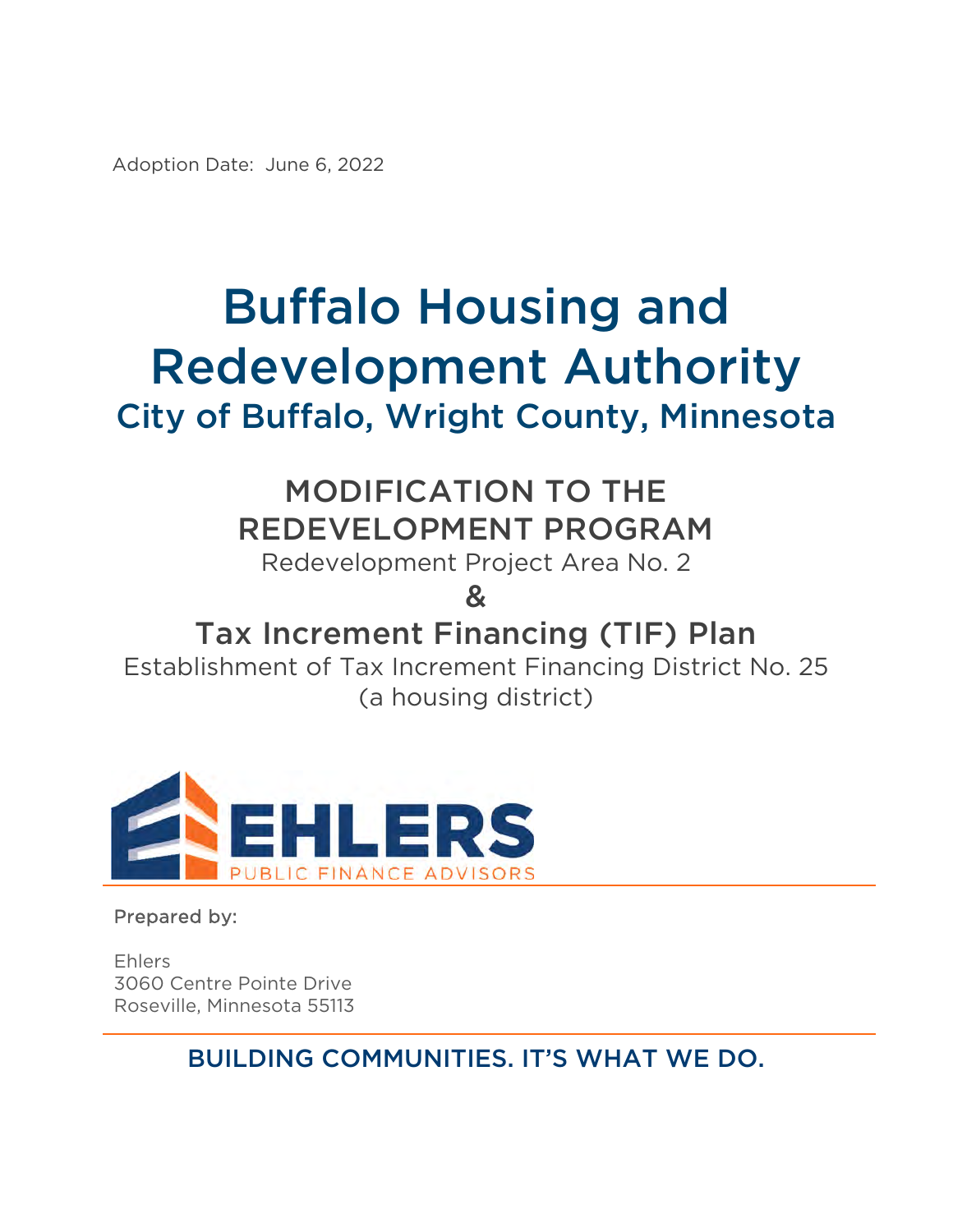# TABLE OF CONTENTS

| Modification to the Development Program for Redevelopment Project Area                                                              |                         |
|-------------------------------------------------------------------------------------------------------------------------------------|-------------------------|
| <b>No. 2</b>                                                                                                                        |                         |
| <b>FOREWORD</b>                                                                                                                     | 1                       |
| Tax Increment Financing Plan for Tax Increment Financing District No. 25                                                            | $\overline{2}$          |
| <b>FOREWORD</b>                                                                                                                     | $\overline{2}$          |
| <b>STATUTORY AUTHORITY</b>                                                                                                          | $\overline{2}$          |
| <b>STATEMENT OF OBJECTIVES</b>                                                                                                      | $\overline{2}$          |
| <b>DEVELOPMENT PROGRAM OVERVIEW</b>                                                                                                 | $\overline{3}$          |
| DESCRIPTION OF PROPERTY IN THE DISTRICT AND/OR PROPERTY TO<br><b>BE ACQUIRED</b>                                                    | $\overline{3}$          |
| <b>DISTRICT CLASSIFICATION</b>                                                                                                      | $\overline{\mathbf{A}}$ |
| <b>DURATION &amp; FIRST YEAR OF DISTRICT'S TAX INCREMENT</b>                                                                        | 5                       |
| ORIGINAL TAX CAPACITY, TAX RATE & ESTIMATED CAPTURED NET TAX<br><b>CAPACITY VALUE/INCREMENT &amp; NOTIFICATION OF PRIOR PLANNED</b> |                         |
| <b>IMPROVEMENTS</b>                                                                                                                 | 5                       |
| SOURCES OF REVENUE/BONDS TO BE ISSUED                                                                                               | 6                       |
| <b>USES OF FUNDS</b>                                                                                                                | $\overline{7}$          |
| <b>ESTIMATED IMPACT ON OTHER TAXING JURISDICTIONS</b>                                                                               | 8                       |
| <b>SUPPORTING DOCUMENTATION</b>                                                                                                     | 10                      |
| <b>DISTRICT ADMINISTRATION</b>                                                                                                      | 11                      |
| Appendix A: Map of Redevelopment Project Area No. 2 and the TIF District                                                            |                         |
| <b>Appendix B: Estimated Cash Flow for the District</b>                                                                             |                         |
| <b>Appendix C: Findings Including But/For Qualifications</b>                                                                        |                         |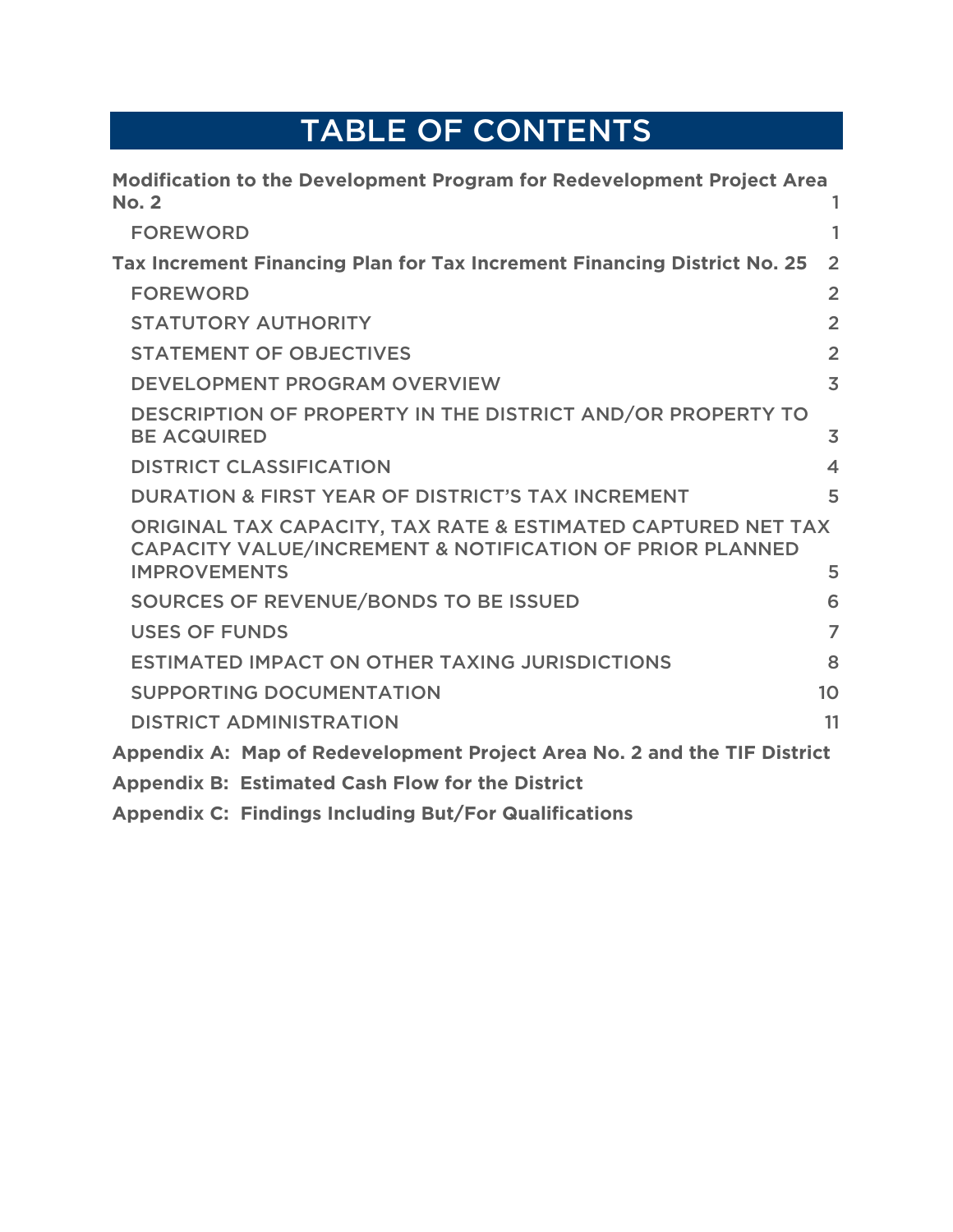# **Modification to the Development Program for Redevelopment Project Area No. 2**

#### FOREWORD

The following text represents a Modification to the Development Program for Redevelopment Project Area No. 2. This modification represents a continuation of the goals and objectives set forth in the Development Program for Redevelopment Project Area No. 2. Generally, the substantive changes include the expansion of the boundary of the Project Area to facilitate the establishment of Tax Increment Financing District No. 25.

The description of Redevelopment Project Area No. 2. Development Program is amended to add and include the property depicted in Appendix A attached hereto. The depicted property is hereby and shall be incorporated into any other maps depicting Redevelopment Project Area No. 2 and shall be reflected in the Tax Increment Financing Plans of Tax Increment Districts No. 14, 20, 21, 22, and 24 (the "TIF Modifications") therein. The proposed TIF Modifications will not increase the authorized budgets or extend the durations of any tax increment financing districts.

For further information, a review of the Development Program for Redevelopment Project Area No. 2, is recommended. It is available from the City Administrator at the City of Buffalo. Other relevant information is contained in the Tax Increment Financing Plans for the Tax Increment Financing Districts located within Redevelopment Project Area No. 2.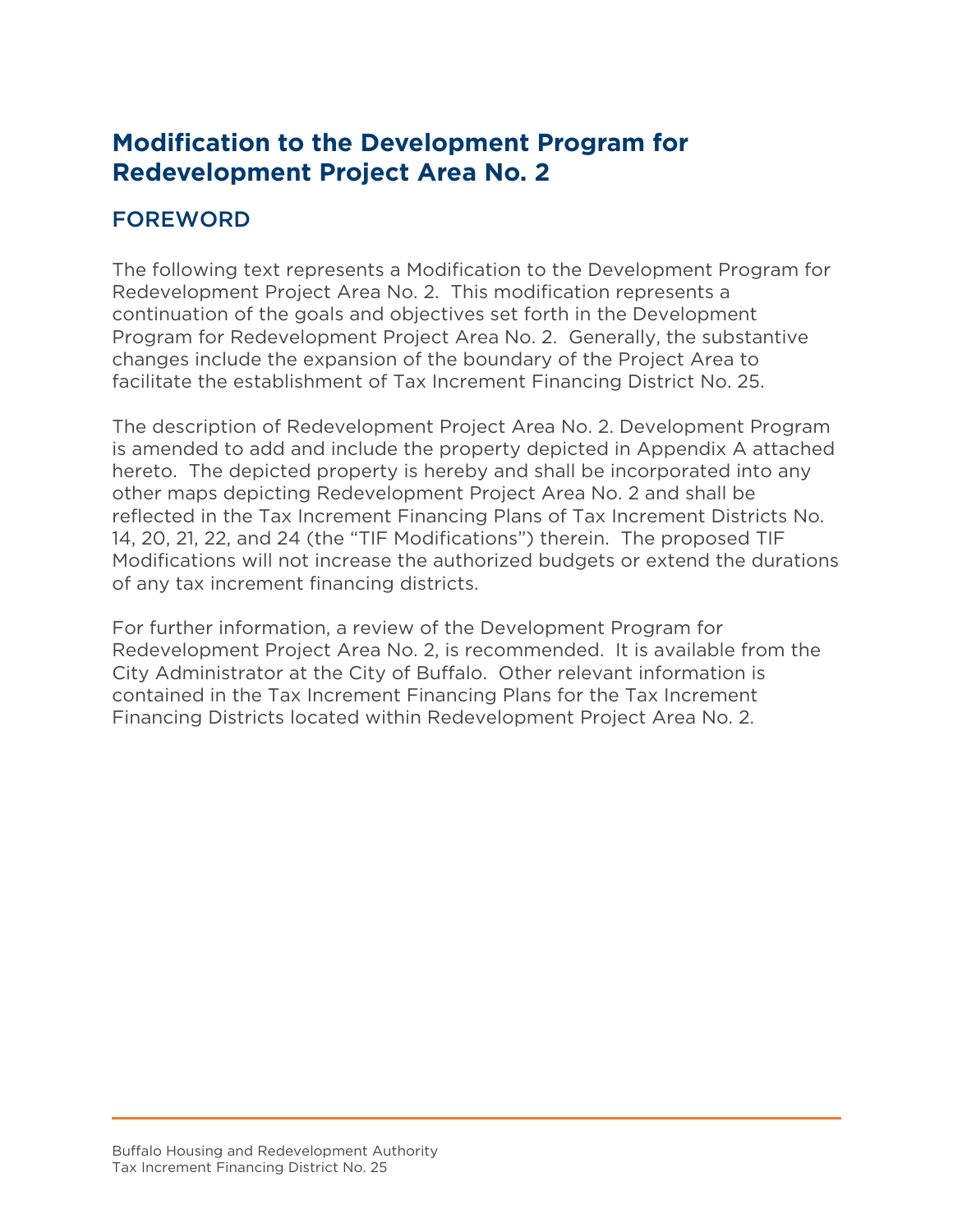# **Tax Increment Financing Plan for Tax Increment Financing District No. 25**

# FOREWORD

The Buffalo Housing and Redevelopment Authority (the "HRA"), the City of Buffalo (the "City"), staff and consultants have prepared the following information to expedite the Establishment of Tax Increment Financing District No. 25 (the "District"), a housing tax increment financing district, located in Redevelopment Project Area No. 2.

## STATUTORY AUTHORITY

Within the City, there exist areas where public involvement is necessary to cause development or redevelopment to occur. To this end, the HRA and City have certain statutory powers pursuant to *Minnesota Statutes ("M.S."), Sections 469.001 - 469.047*, inclusive, as amended, and *M.S., Sections 469.174 to 469.1794*, inclusive, as amended (the "Tax Increment Financing Act" or "TIF Act"), to assist in financing public costs related to this project.

This section contains the Tax Increment Financing Plan (the "TIF Plan") for the District. Other relevant information is contained in the Modification to the Development Program for Redevelopment Project Area No. 2.

## STATEMENT OF OBJECTIVES

The District currently consists of one (1) parcel of land and adjacent roads and internal rights-of-way. The District is being created to facilitate the development of the Settler Commons project, a 40-unit affordable senior housing development in the City. The project will serve seniors ages 55+ with annual incomes at or below 60% of Area Median Income (AMI). The HRA is proposing to enter into an agreement with Settler Commons Apartments, LLC as the developer. Development is anticipated to begin in 2022. This TIF Plan is expected to achieve many of the objectives outlined in the Development Program for Redevelopment Project Area No. 2.

The activities contemplated in the Modification to the Development Program and the TIF Plan do not preclude the undertaking of other qualified development or redevelopment activities. These activities are anticipated to occur over the life of Redevelopment Project Area No. 2 and the District.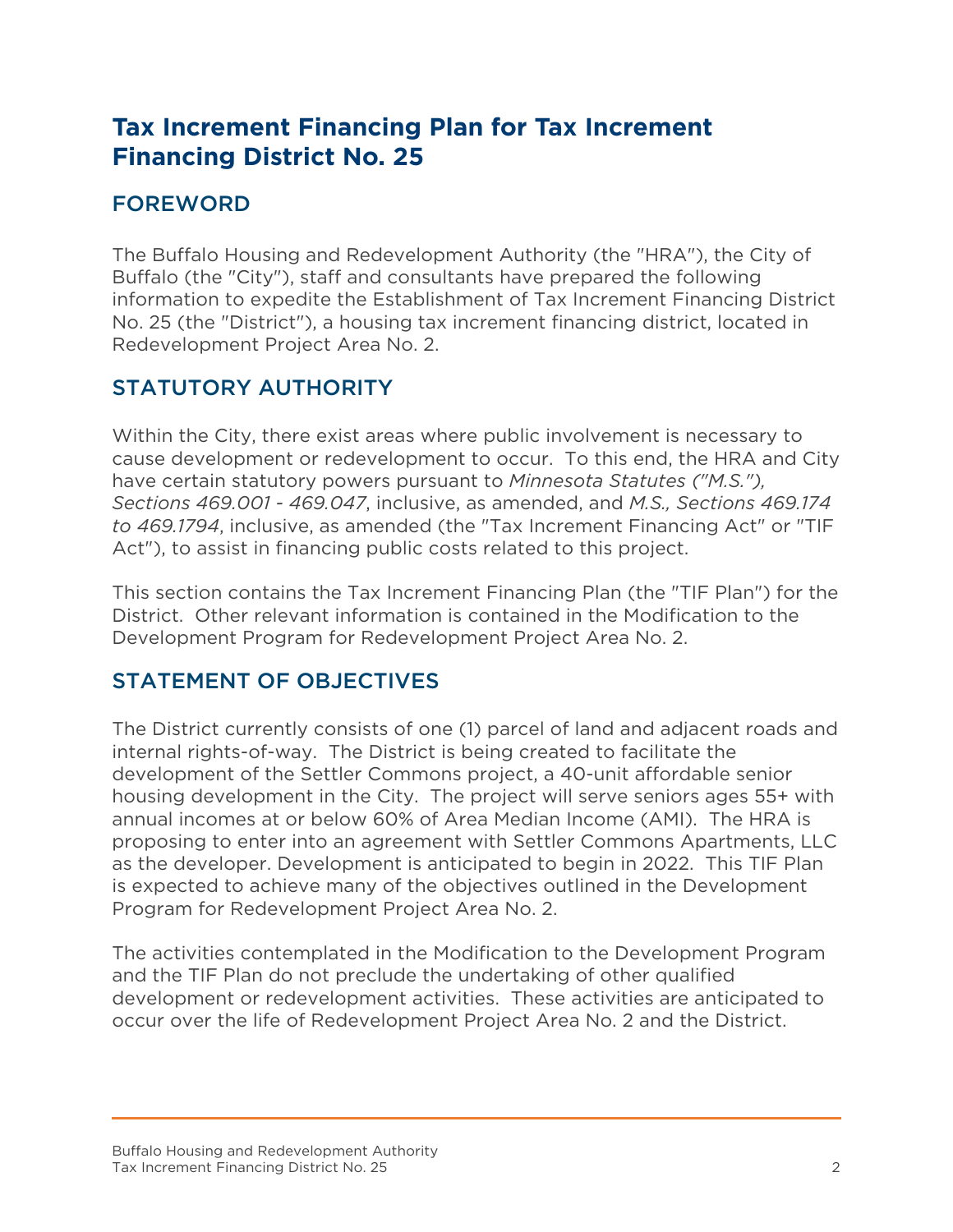#### DEVELOPMENT PROGRAM OVERVIEW

Pursuant to the Development Program and authorizing state statutes, the HRA or City is authorized to undertake the following activities in the District:

- 1. Property to be Acquired Selected property located within the District may be acquired by the HRA or City and is further described in this TIF Plan.
- 2. Relocation Relocation services, to the extent required by law, are available pursuant to *M.S., Chapter 117* and other relevant state and federal laws.
- 3. Upon approval of a developer's plan relating to the project and completion of the necessary legal requirements, the HRA or City may sell to a developer selected properties that it may acquire within the District or may lease land or facilities to a developer.
- 4. The HRA or City may perform or provide for some or all necessary acquisition, construction, relocation, demolition, and required utilities and public street work within the District.

#### DESCRIPTION OF PROPERTY IN THE DISTRICT AND/OR PROPERTY TO BE ACQUIRED

The District encompasses all property and adjacent roads rights-of-way and abutting roadways identified by the current parcels listed below.

| <b>Parcel number</b> | Address            | Owner                            |
|----------------------|--------------------|----------------------------------|
| 103245000010         | xx Creekside Drive | Bjorklund Buffalo Holdings, Inc. |

The legal description is currently Tract A of Registered Land Survey No. 42. A preliminary plat has been completed to create Outlot A and Lot 1, Block 1 on the property which will be within the proposed District. Please also see the map in Appendix A for further information on the location of the District.

The HRA or City may acquire any parcel or portion thereof within the District including interior and adjacent street rights of way. Any properties identified for acquisition will be acquired by the HRA or City only in order to accomplish one or more of the following: storm sewer improvements; provide land for needed public streets, utilities and facilities; carry out land acquisition, site improvements, clearance and/or development to accomplish the uses and objectives set forth in this plan.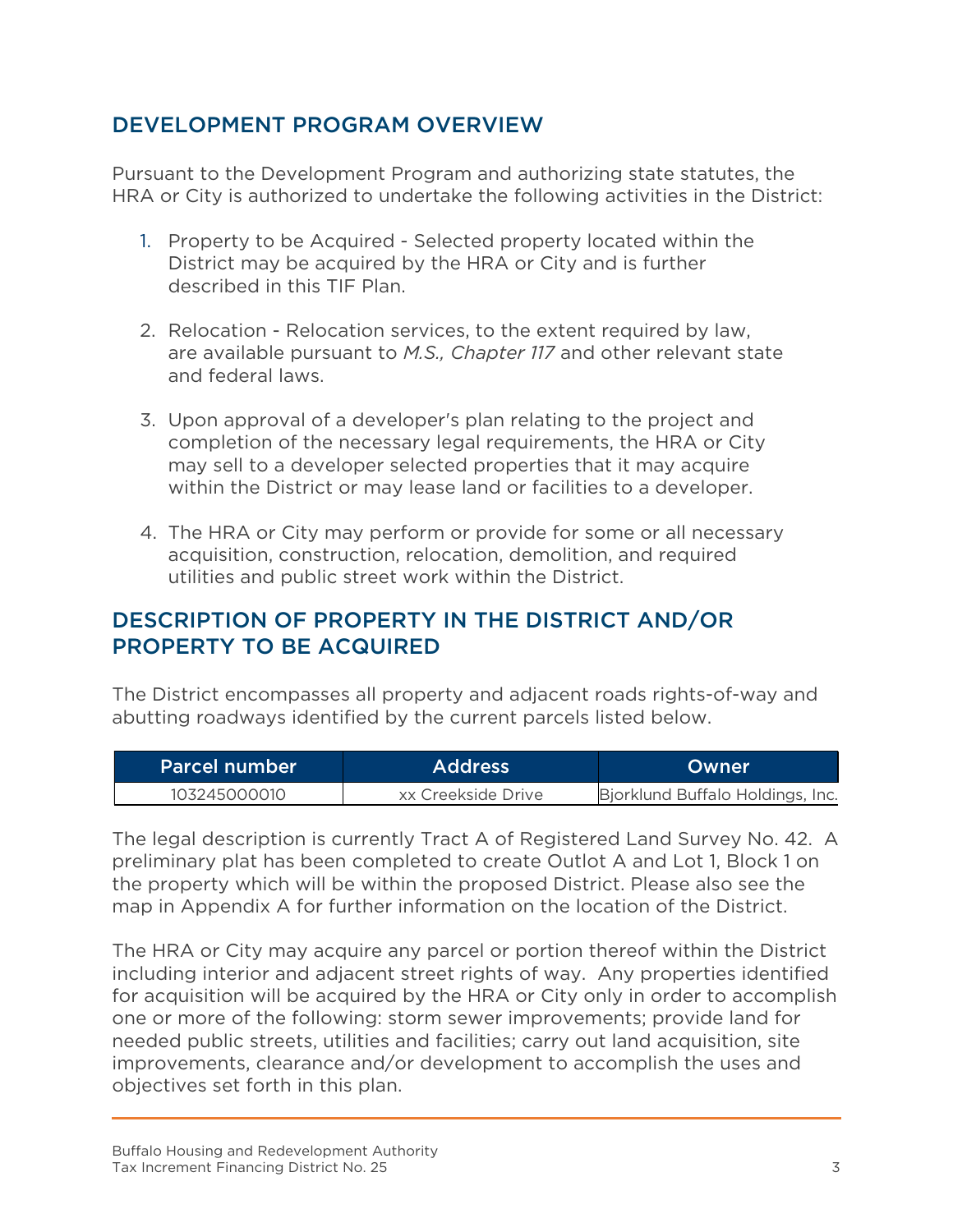The HRA or City may acquire property by gift, dedication, condemnation or direct purchase from willing sellers in order to achieve the objectives of this TIF Plan. Such acquisitions will be undertaken only when there is assurance of funding to finance the acquisition and related costs.

## DISTRICT CLASSIFICATION

The HRA and City, in determining the need to create a tax increment financing district in accordance with *M.S., Sections 469.174 to 469.1794*, as amended, inclusive, find that the District, to be established, is a housing district pursuant to *M.S., Section 469.174, Subd. 11 and M.S., Section 469.1761.*

- The District currently consists of one (1) parcel.
- The development will consist of 40 units of multi-family senior rental housing.
- All 40-units will be rent- and income-restricted to persons or households qualifying at or below 60% of Area Median Income. Therefore, at least 40% of the units will be occupied by person with incomes less than 60% of median income.
- No more that 20 percent of the square footage of the building that is receiving assistance from tax increment consists of commercial, retail or other non-residential uses.

The District contains a parcel that qualified under the provisions of *M.S. 273.111, 273.112. 273.114* or *Chapter 473H* for taxes payable in any of the five calendar years before the filing of the request for certification of the District.

#### Pursuant to *M.S. 469.176, Subd. 7:*

- *(a)* The HRA may request inclusion in the District and the County Auditor may certify the original tax capacity of a parcel or a part of a parcel that qualified under the provisions of *M.S. 273.111, 273.112, 273.114* or *Chapter 473H* for taxes payable in any of the five calendar years before filing of the request for certification only for:
	- (1) a district in which 85 percent or more of the planned buildings and facilities (determined on the basis of square footage) are a qualified manufacturing facility or a qualified distribution facility or a combination of both; or
	- (2) a housing district.

The development assisted by the District is a residential rental project that meets the requirements of a qualified housing district.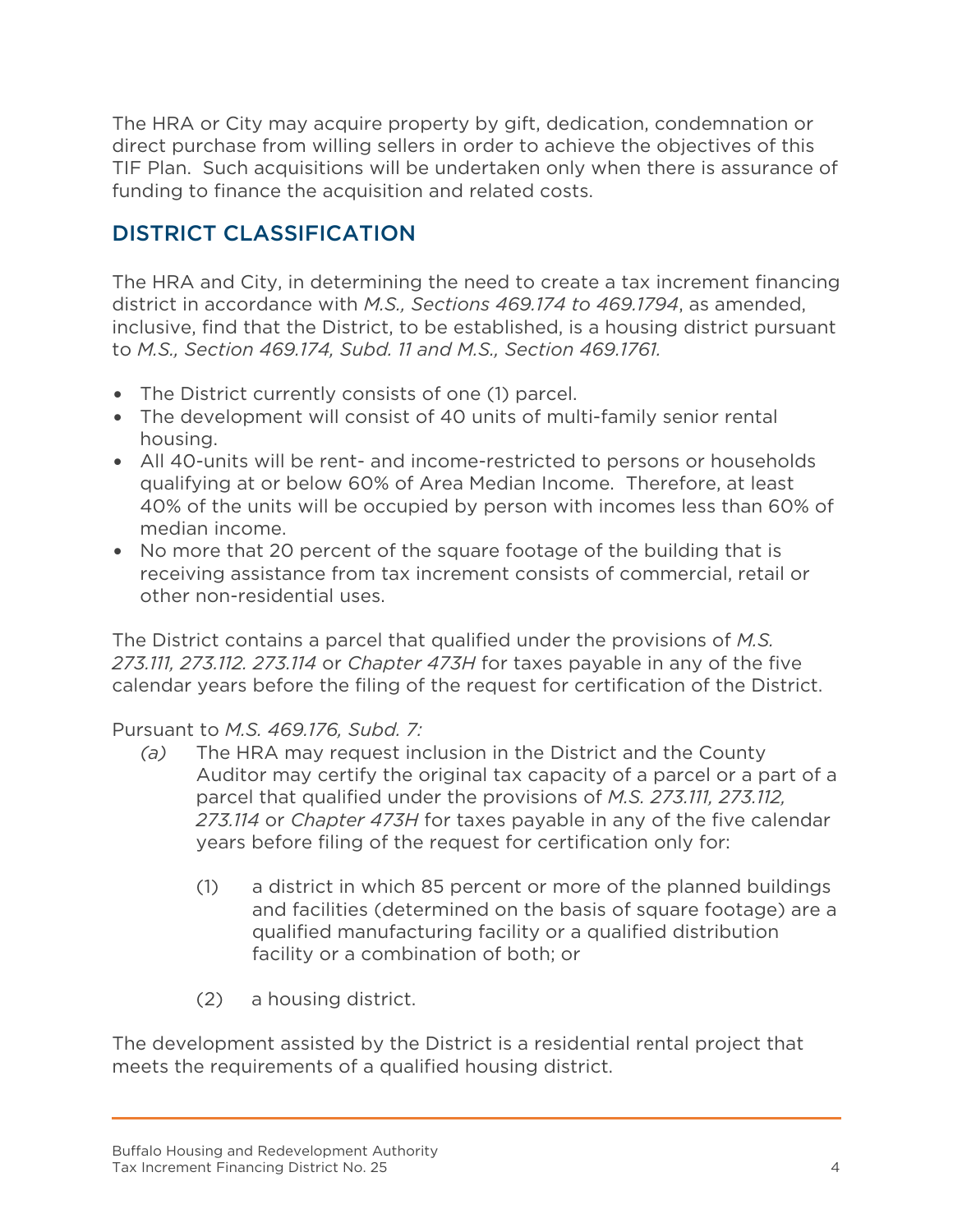#### DURATION & FIRST YEAR OF DISTRICT'S TAX INCREMENT

Pursuant to *M.S., Section 469.175, Subd. 1, and Section 469.176, Subd. 1*, the duration and first year of tax increment of the District must be indicated within the TIF Plan. Pursuant to *M.S., Section 469.176, Subd. 1b.*, the maximum duration of the District will be 25 years after receipt of the first increment by the HRA or City (a total of 26 years of tax increment). The HRA or City elects to receive the first tax increment in 2024, which is no later than four years following the year of approval of the District.

Thus, it is estimated that the District, including any modifications of the TIF Plan for subsequent phases or other changes, would terminate after 2050, or when the TIF Plan is satisfied. The HRA or City reserves the right to decertify the District prior to the legally required date.

#### ORIGINAL TAX CAPACITY, TAX RATE & ESTIMATED CAPTURED NET TAX CAPACITY VALUE/INCREMENT & NOTIFICATION OF PRIOR PLANNED IMPROVEMENTS

Pursuant to *M.S., Section 469.174, Subd. 7 and M.S., Section 469.177, Subd. 1*, the Original Net Tax Capacity (ONTC) as certified for the District will be based on the market values placed on the property by the assessor in 2021 for taxes payable 2022.

Pursuant to *M.S., Section 469.177, Subds. 1 and 2*, the County Auditor shall certify in each year (beginning in the payment year 2024) the amount by which the original value has increased or decreased as a result of:

- 1. Change in tax exempt status of property;
- 2. Reduction or enlargement of the geographic boundaries of the district;
- 3. Change due to adjustments, negotiated or court-ordered abatements;
- 4. Change in the use of the property and classification;
- 5. Change in state law governing class rates; or
- 6. Change in previously issued building permits.

In any year in which the current Net Tax Capacity (NTC) value of the District declines below the ONTC, no value will be captured and no tax increment will be payable to the HRA or City.

The original local tax rate for the District will be the local tax rate for taxes payable 2022, assuming the request for certification is made before June 30, 2022). The ONTC and the Original Local Tax Rate for the District appear in the table below.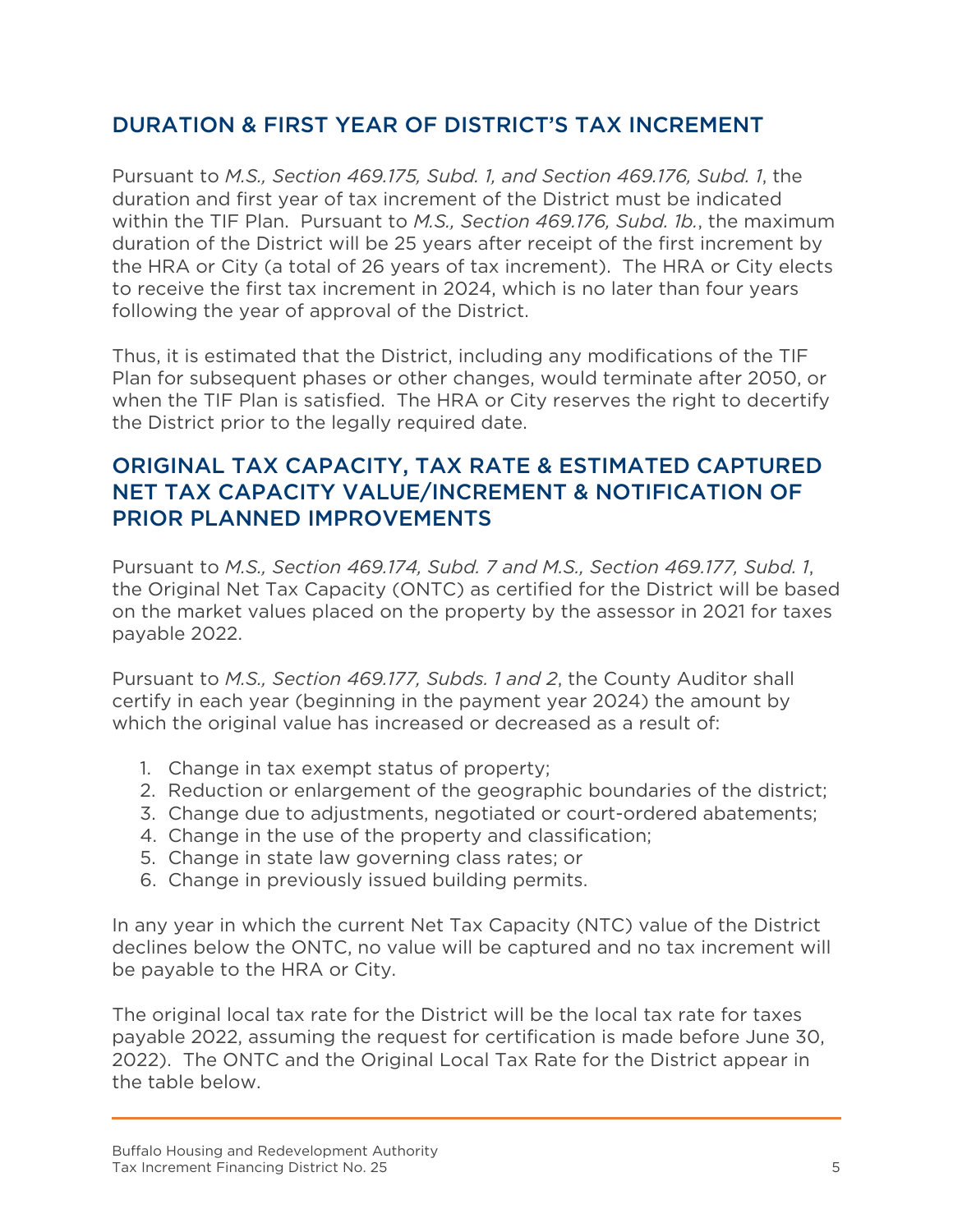Pursuant to *M.S., Section 469.174 Subd. 4 and M.S., Section 469.177, Subd. 1, 2, and 4*, the estimated Captured Net Tax Capacity (CTC) of the District, within Redevelopment Project Area No. 2, upon completion of the projects within the District, will annually approximate tax increment revenues as shown in the table below. The HRA and City request 100 percent of the available increase in tax capacity for repayment of its obligations and current expenditures, beginning in the tax year payable 2024. The Project Tax Capacity (PTC) listed is an estimate of values when the projects within the District are completed.

| <b>Project Tax Capacity</b>                          |           |             |
|------------------------------------------------------|-----------|-------------|
| Estimated Project Tax Capacity (PTC) upon completion | 34,664    |             |
| Estimated Original Net Tax Capacity (ONTC)           | 334       |             |
| <b>Estimated Captured Tax Capacity (CTC)</b>         | 34,330    |             |
| Original Local Tax Rate                              | 127.0610% | Pay<br>2022 |
| <b>Estimated Annual Tax Increment</b>                | \$43,620  |             |
| Percent Retained by the HRA                          | 100%      |             |

Note: Tax capacity includes a 1.0% inflation factor for the duration of the District. The Project Tax Capacity included in this chart is the estimated tax capacity of the District in year 26. The tax capacity of the District in year two upon full valuation of the housing project is estimated to be \$27,300.

Pursuant to *M.S., Section 469.177, Subd. 4*, the HRA shall, after a due and diligent search, accompany its request for certification to the County Auditor or its notice of the District enlargement pursuant to *M.S., Section 469.175, Subd. 4*, with a listing of all properties within the District or area of enlargement for which building permits have been issued during the eighteen (18) months immediately preceding approval of the TIF Plan by the municipality pursuant to *M.S., Section 469.175, Subd. 3.* The County Auditor shall increase the original net tax capacity of the District by the net tax capacity of improvements for which a building permit was issued.

The City has reviewed the area to be included in the District and found no parcels for which building permits have been issued during the 18 months immediately preceding approval of the TIF Plan by the City.

#### SOURCES OF REVENUE/BONDS TO BE ISSUED

The total estimated tax increment revenues for the District are shown in the table below: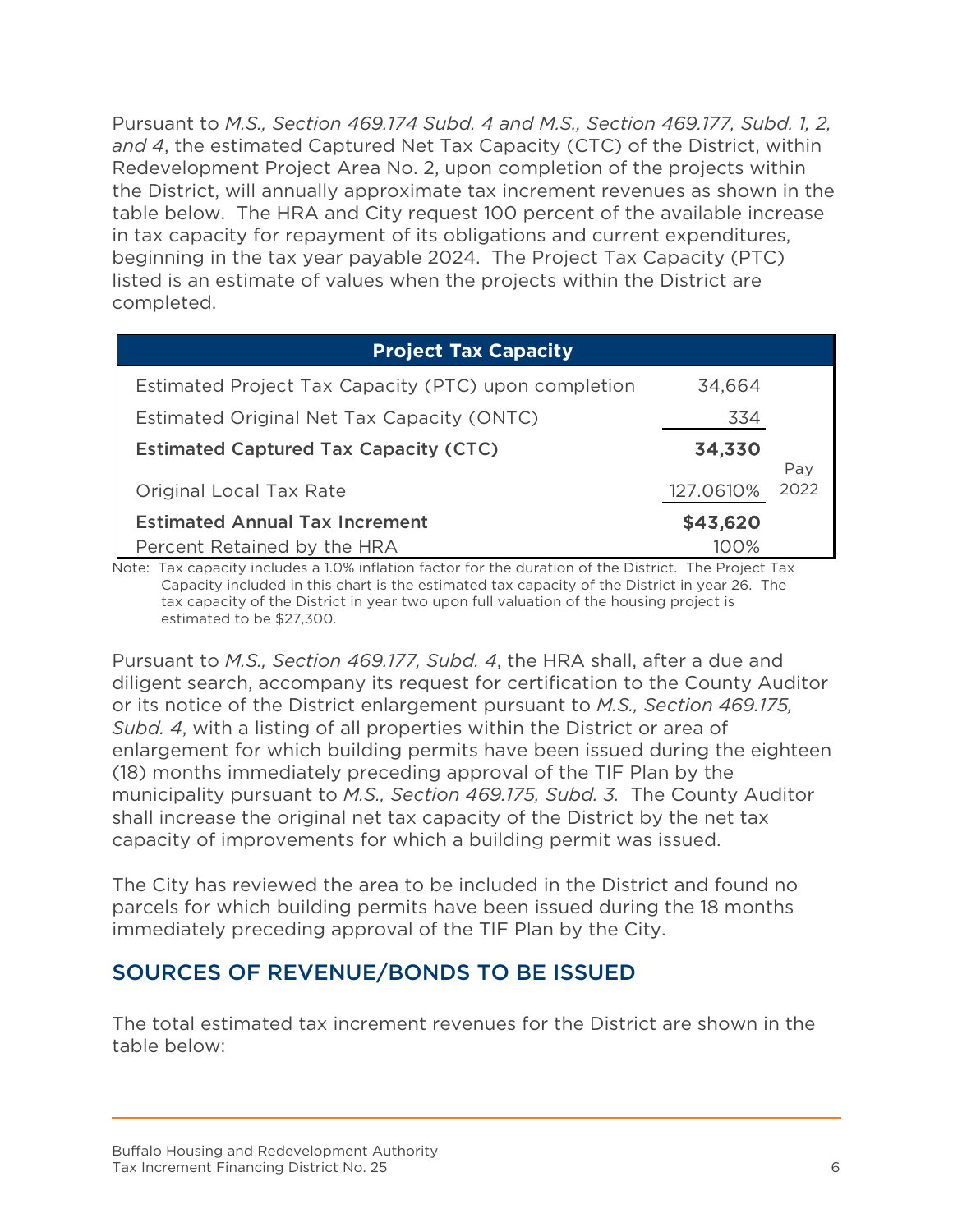| <b>ISOURCES</b> |             |
|-----------------|-------------|
| Tax Increment   | 982,459     |
| Interest        | 49,123      |
| <b>TOTAL</b>    | \$1,031,582 |

The costs outlined in the Uses of Funds will be financed primarily through the annual collection of tax increments. The HRA or City reserves the right to incur bonds or other indebtedness as a result of the TIF Plan. As presently proposed, the projects within the District will be financed by pay-as-you-go note. Any refunding amounts will be deemed a budgeted cost without a formal TIF Plan Modification. This provision does not obligate the HRA or City to incur debt. The HRA or City will issue bonds or incur other debt only upon the determination that such action is in the best interest of the City.

The HRA or City may issue bonds (as defined in the TIF Act) secured in whole or in part with tax increments from the District in a maximum principal amount of \$1,031,582. Such bonds may be in the form of pay-as-you-go notes, revenue bonds or notes, general obligation bonds, or interfund loans. This estimate of total bonded indebtedness is a cumulative statement of authority under this TIF Plan as of the date of approval.

#### USES OF FUNDS

Currently under consideration for the District is a proposal to facilitate the development of the Settler Commons project, a 40-unit affordable senior housing development. The HRA and City have determined that it will be necessary to provide assistance to the project(s) for certain District costs, as described.

The HRA has studied the feasibility of the development or redevelopment of property in and around the District. To facilitate the establishment and development or redevelopment of the District, this TIF Plan authorizes the use of tax increment financing to pay for the cost of certain eligible expenses. The estimate of public costs and uses of funds associated with the District is outlined in the following table.

| <b>USES</b>                      |             |
|----------------------------------|-------------|
| Affordable Housing               | 583,336     |
| Administrative Costs (up to 10%) | 98,246      |
| <b>PROJECT COSTS TOTAL</b>       | 681,582     |
| Interest                         | 350,000     |
| PROJECT AND INTEREST COSTS TOTAL | \$1,031,582 |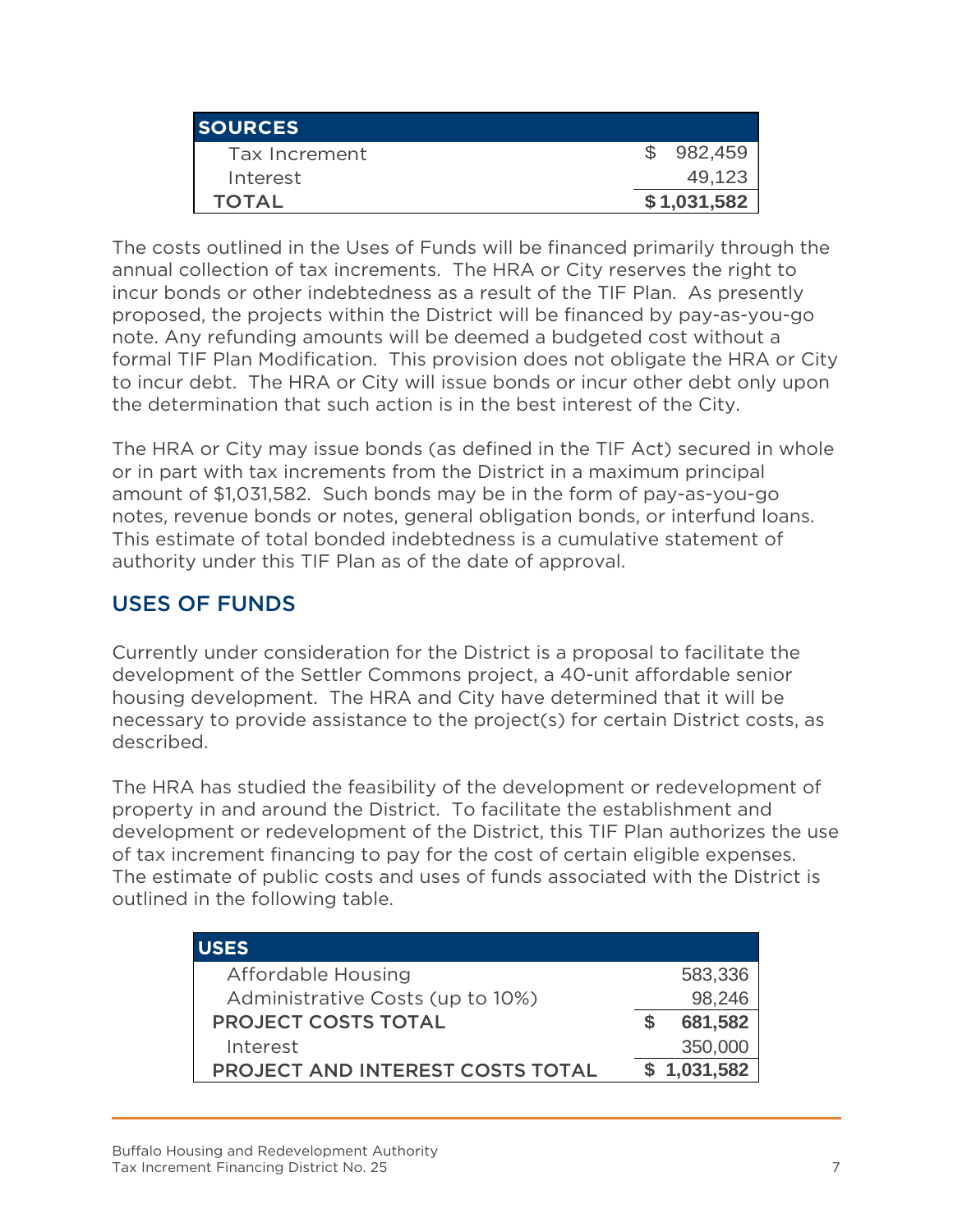The total project cost, including financing costs (interest) listed in the table above does not exceed the total projected tax increments for the District as shown in the Sources of Revenue section.

Estimated costs associated with the District are subject to change among categories without a modification to this TIF Plan. The cost of all activities to be considered for tax increment financing will not exceed, without formal modification, the budget above pursuant to the applicable statutory requirements. The HRA may expend funds for qualified housing activities outside of the District boundaries.

#### ESTIMATED IMPACT ON OTHER TAXING JURISDICTIONS

The estimated impact on other taxing jurisdictions assumes that the redevelopment contemplated by the TIF Plan would occur without the creation of the District. However, the HRA or City has determined that such development or redevelopment would not occur "but for" tax increment financing and that, therefore, the fiscal impact on other taxing jurisdictions is \$0. The estimated fiscal impact of the District would be as follows if the "but for" test was not met:

| Impact on Tax Base if "But/For" Not Met      |                                                             |                                                                                 |                                                    |  |  |  |  |  |  |  |
|----------------------------------------------|-------------------------------------------------------------|---------------------------------------------------------------------------------|----------------------------------------------------|--|--|--|--|--|--|--|
| <b>Entity</b>                                | 2021/Pay<br><b>2022 Total</b><br><b>Net Tax</b><br>Capacity | <b>Estimated</b><br><b>Captured Tax</b><br>Capacity<br>(CTC) upon<br>completion | Percent of<br><b>CTC to Entity</b><br><b>Total</b> |  |  |  |  |  |  |  |
| Wright County                                | 199,120,589                                                 | 34,330                                                                          | 0.0172%                                            |  |  |  |  |  |  |  |
| City of Buffalo                              | 17,119,136                                                  | 34,330                                                                          | 0.2005%                                            |  |  |  |  |  |  |  |
| <b>ISD 877</b><br>(Buffalo-Hanover-Montrose) | 43,729,570                                                  | 34,330                                                                          | 0.0785%                                            |  |  |  |  |  |  |  |

| <b>Impact on Tax Rates if "But/For" Not Met</b> |                                      |                            |            |                                  |  |  |  |  |  |  |  |
|-------------------------------------------------|--------------------------------------|----------------------------|------------|----------------------------------|--|--|--|--|--|--|--|
| <b>Entity</b>                                   | Pay 2022<br><b>Extension</b><br>Rate | Percent of<br><b>Total</b> | <b>CTC</b> | <b>Potential</b><br><b>Taxes</b> |  |  |  |  |  |  |  |
| <b>Wright County</b>                            | 43.7510%                             | 34.43%                     | 34,330     | 15,020<br>S                      |  |  |  |  |  |  |  |
| City of Buffalo                                 | 55.0340%                             | 43.31%                     | 34,330     | 18,893                           |  |  |  |  |  |  |  |
| <b>ISD 877</b><br>(Buffalo-Hanover-Montrose)    | 26.5460%                             | 20.89%                     | 34,330     | 9,113                            |  |  |  |  |  |  |  |
| Other                                           | 1.7300%                              | 1.36%                      | 34,330     | 594                              |  |  |  |  |  |  |  |
|                                                 | 127.0610%                            | 100.00%                    |            | 43,620                           |  |  |  |  |  |  |  |

Buffalo Housing and Redevelopment Authority Tax Increment Financing District No. 25 8 8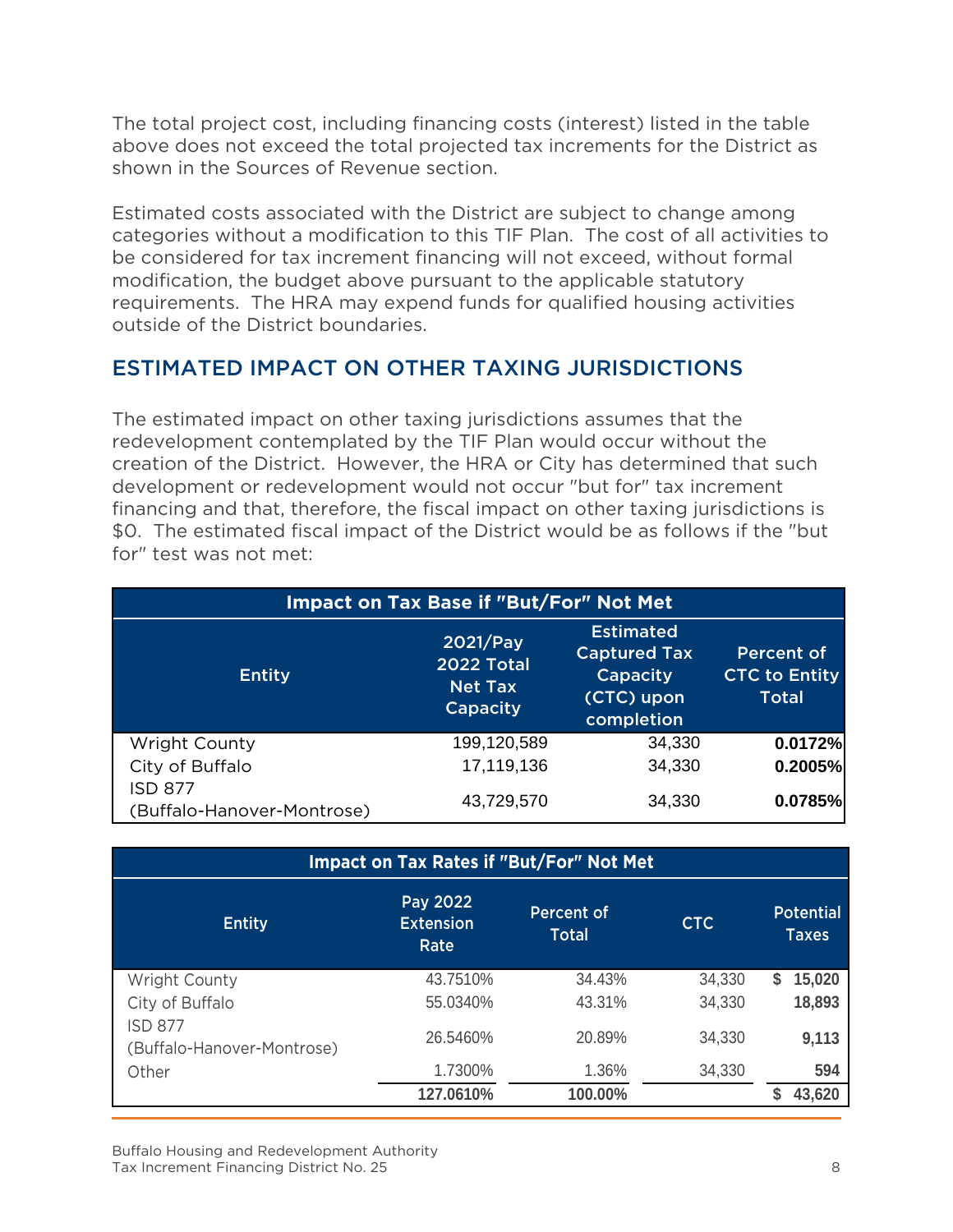The estimates listed above display the estimated captured tax capacity when all construction is complete and the District is retired. The tax rate used for calculations is the Pay 2022 rate. The total net capacity for the entities listed above are based on Pay 2022 figures. The District is intended to be certified under the Pay 2022 rates.

Pursuant to *M.S. Section 469.175 Subd. 2(b)*:

- (1) Estimate of total tax increment. It is estimated that the total amount of tax increment that will be generated over the life of the District is \$982,459;
- (2) Probable impact of the District on city provided services and ability to issue debt. An impact of the District on police protection is expected. With any addition of new residents or businesses, police calls for service will be increased. New developments typically add an increase in traffic, and additional overall demands to the call load. The City estimates that the proposed development may generate an average of two new services calls per month, and that the financial and non-financial impacts would be negligible. The City does not expect that the proposed development, in and of itself, will necessitate new capital investment in police department vehicles or facilities.

The probable impact of the District on fire protection is not expected to be significant. Typically, new buildings generate few calls, if any, and are of superior construction. The City estimates the proposed development may generate 1 or 2 calls a year and does not expect that the proposed development, in and of itself, will necessitate new capital investment in fire protection vehicles or facilities.

The impact of the District on public infrastructure is expected to be minimal. The development is not expected to significantly impact any traffic movements in the area. The current infrastructure for sanitary sewer, storm sewer and water will be able to handle the additional volume generated from the proposed development. Based on the development plans, the City estimates there are no material additional costs associated with street maintenance, sweeping, plowing, lighting and sidewalks. The development within the District is expected to fund all on-site infrastructure and has budgeted to contribute an estimated \$340,000 in sanitary sewer (SAC) and water (WAC) connection fees.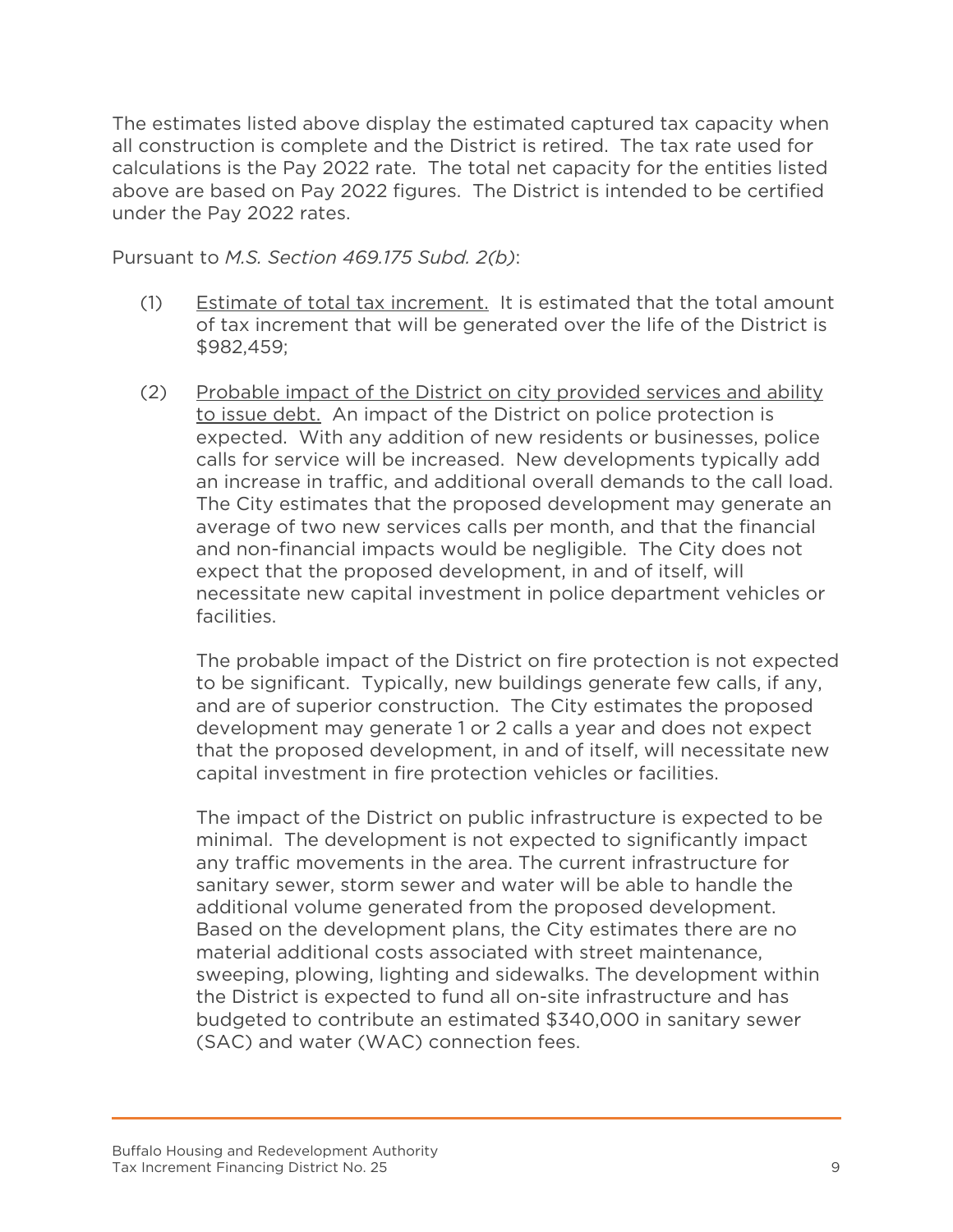The probable impact of any District general obligation tax increment bonds on the City's ability to issue debt for general fund purposes is expected to be minimal. It is not anticipated that there will be any general obligation debt issued in relation to this project, therefore there will be no impact on the City's ability to issue future debt or on the City's debt limit.

- (3) Estimated amount of tax increment attributable to school district levies. It is estimated that the amount of tax increments over the life of the District that would be attributable to school district levies, assuming the school district's share of the total local tax rate for all taxing jurisdictions remained the same, is \$205,259;
- (4) Estimated amount of tax increment attributable to county levies. It is estimated that the amount of tax increments over the life of the District that would be attributable to county levies, assuming the county's share of the total local tax rate for all taxing jurisdictions remained the same, is \$338,291;
- (5) Additional information requested by the county or school district. The City is not aware of any standard questions in a county or school district written policy regarding tax increment districts and impact on county or school district services. The county or school district must request additional information pursuant to *M.S. Section 469.175 Subd. 2(b)* within 15 days after receipt of the tax increment financing plan.

No requests for additional information from the county or school district regarding the proposed development for the District have been received.

#### SUPPORTING DOCUMENTATION

Pursuant to *M.S. Section 469.175, Subd. 1 (a), clause 7* the TIF Plan must contain identification and description of studies and analyses used to make the determination set forth in *M.S. Section 469.175, Subd. 3, clause (b)(2)* and the findings are required in the resolution approving the District.

In making said determination, reliance has been placed upon (1) written representation made by the developer to such effects, (2) review of the developer's proforma; and (3) City staff awareness of the feasibility of developing the project site within the District, which is further outlined in the City Council resolution approving the establishment of the TIF District and Appendix C.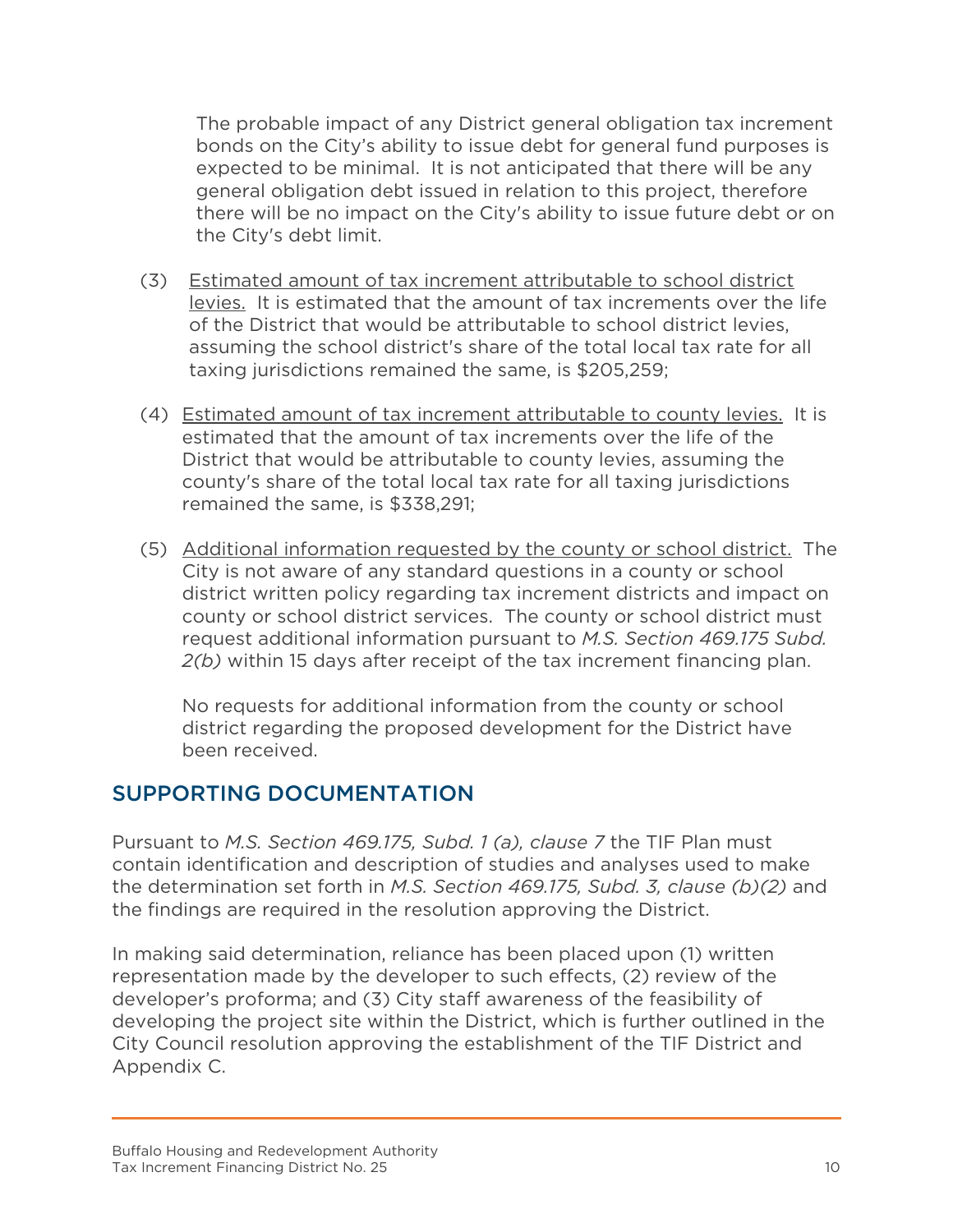## DISTRICT ADMINISTRATION

Administration of the District will be handled by the City Administrator.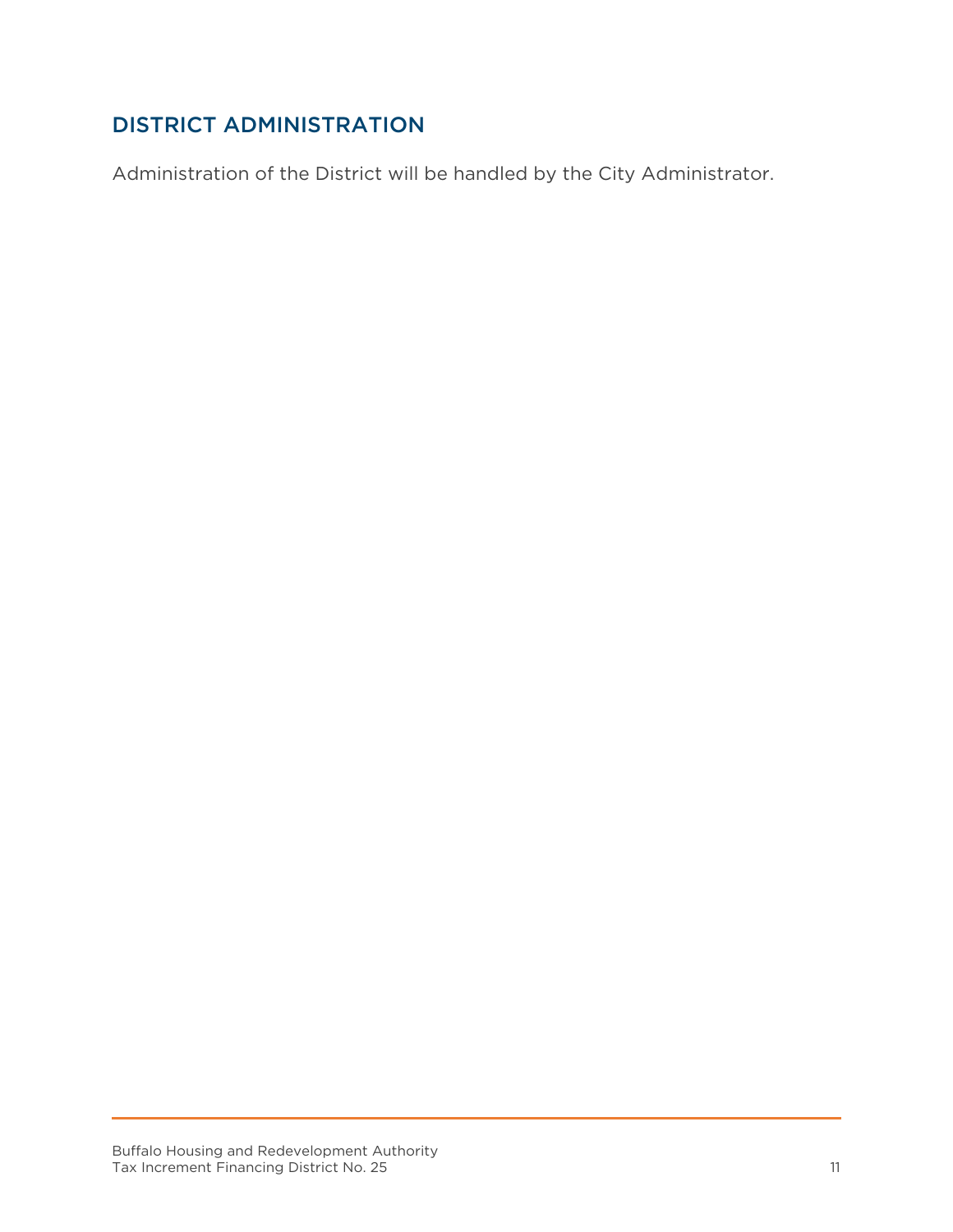**Appendix A: Map of Redevelopment Project Area No. 2 and the TIF District**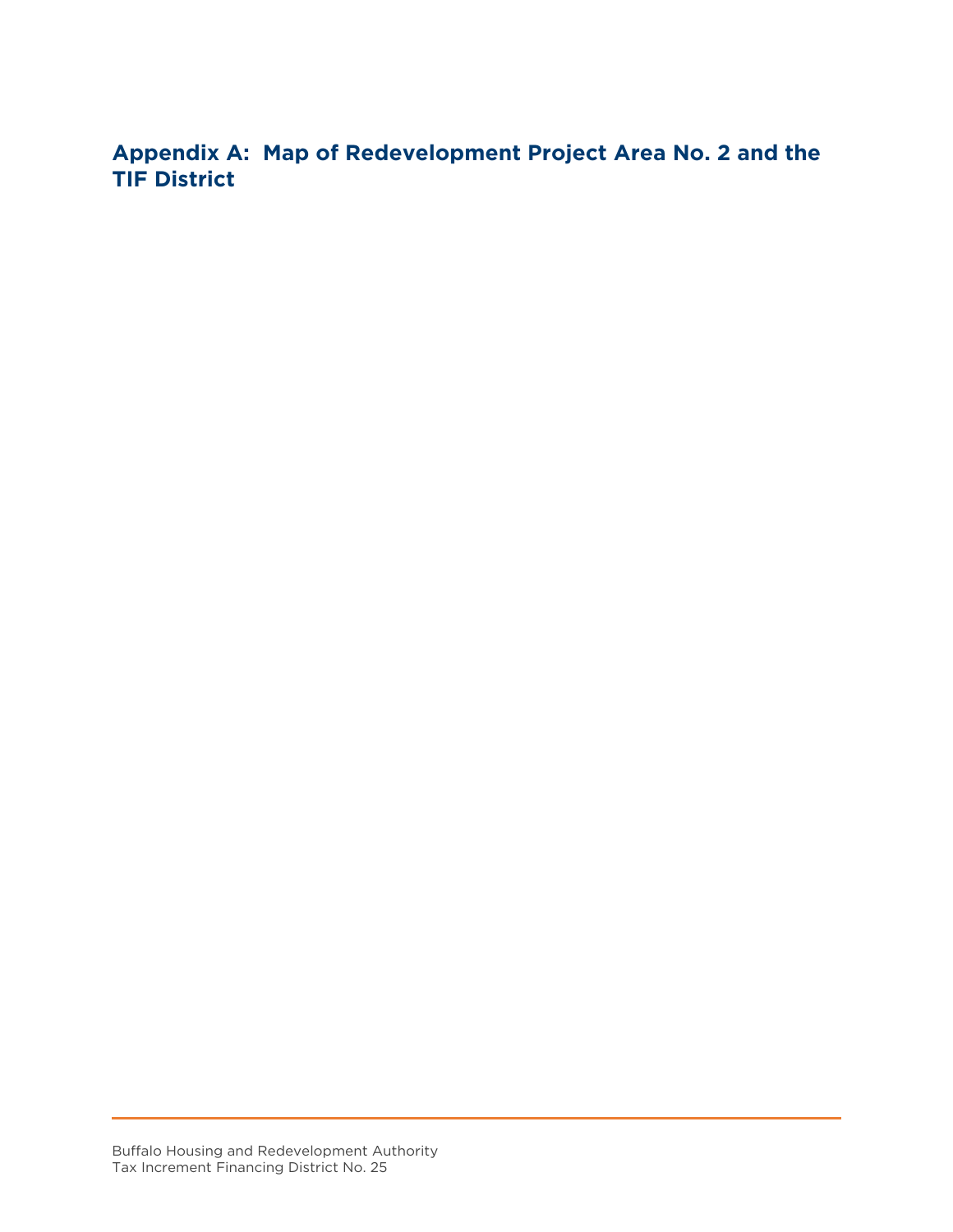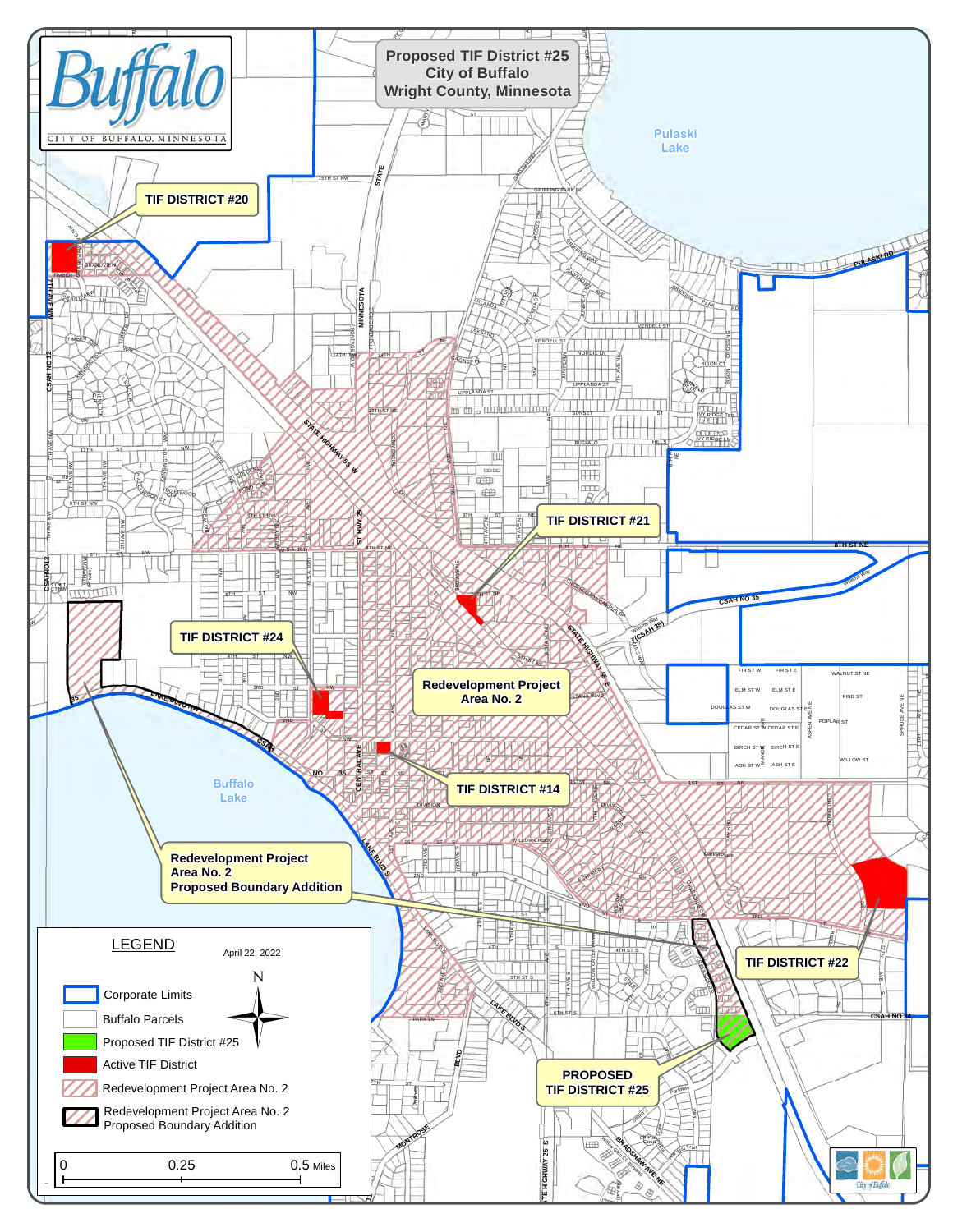**Appendix B: Estimated Cash Flow for the District**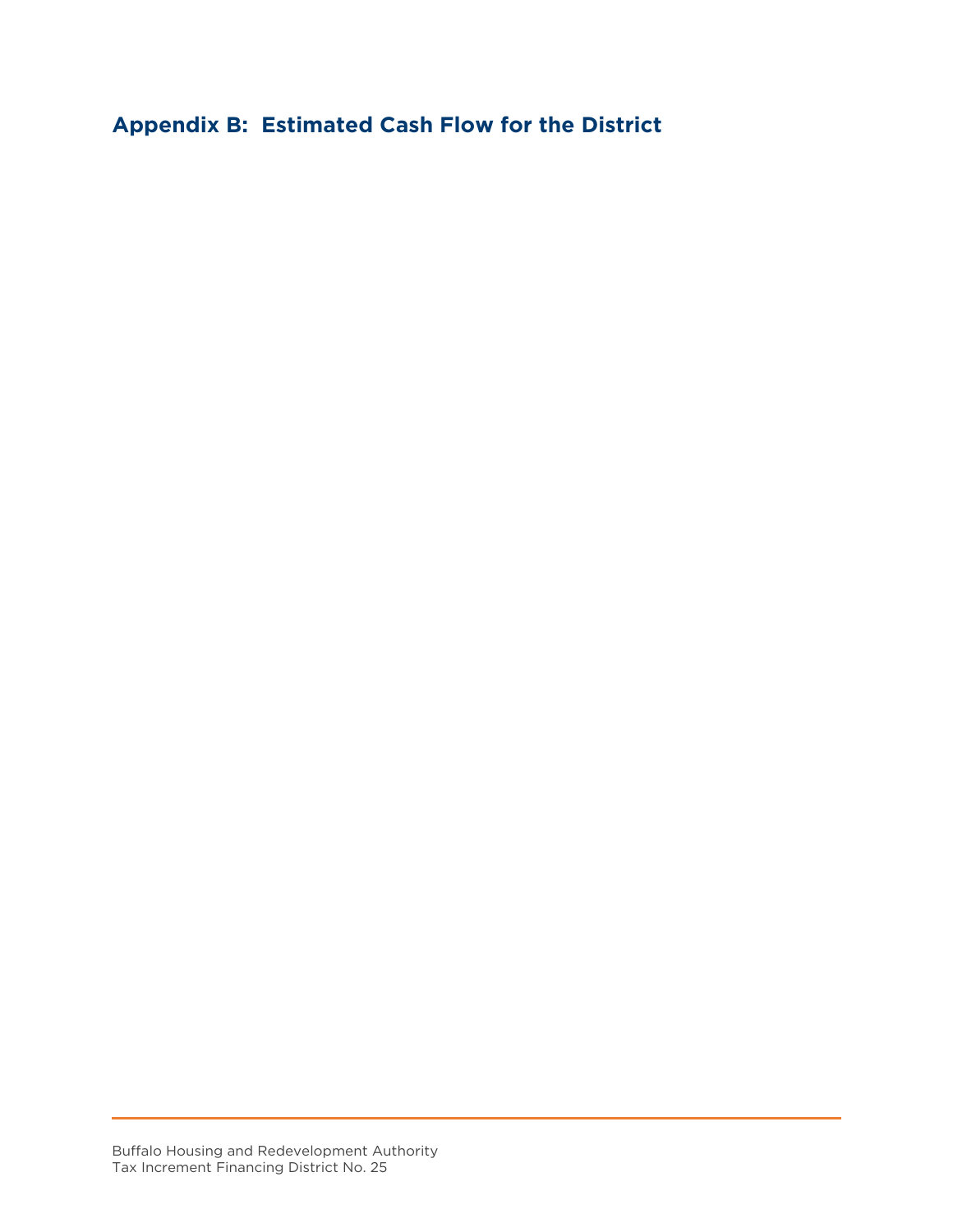#### Settlers Commons - TIF District No. 25

City of Buffalo, MN

#### 40-unit Affordable Housing



#### ASSUMPTIONS AND RATES

| DistrictType:                                                | Housing                |          | <b>Tax Rates</b>                                   |
|--------------------------------------------------------------|------------------------|----------|----------------------------------------------------|
| <b>District Name/Number:</b>                                 | <b>TIF District 25</b> |          |                                                    |
| <b>County District #:</b>                                    | TBD                    |          | Exempt Class Rate (Exempt)                         |
| First Year Construction or Inflation on Value                | 2022                   |          | Commercial Industrial Preferred Class Rate (C/I P) |
| Existing District - Specify No. Years Remaining              |                        |          | \$150,000<br>First                                 |
| Inflation Rate - Every Year:                                 | 1.00%                  |          | \$150,000<br>Over                                  |
| Interest Rate:                                               | 4.625%                 |          | Commercial Industrial Class Rate (C/I)             |
| Present Value Date:                                          | $1-Auq-23$             |          | Rental Housing Class Rate (Rental)                 |
| <b>First Period Ending</b>                                   | 1-Feb-24               |          | Affordable Rental Housing Class Rate (Aff. Rental) |
| Tax Year District was Certified:                             | Pay 2022               |          | \$100,000<br>First                                 |
| Cashflow Assumes First Tax Increment For Development:        | 2024                   |          | \$100,000<br>Over                                  |
| Years of Tax Increment                                       | 26                     |          | Non-Homestead Residential (Non-H Res. 1 Unit)      |
| Assumes Last Year of Tax Increment                           | 2049                   |          | \$500,000<br>First                                 |
| Fiscal Disparities Election [Outside (A), Inside (B), or NA] | <b>NA</b>              |          | \$500,000<br>Over                                  |
| Incremental or Total Fiscal Disparities                      |                        |          | Homestead Residential Class Rate (Hmstd. Res.)     |
| <b>Fiscal Disparities Contribution Ratio</b>                 |                        |          | \$500,000<br>First                                 |
| Fiscal Disparities Metro-Wide Tax Rate                       |                        |          | \$500,000<br>Over                                  |
| Maximum/Frozen Local Tax Rate:                               | 127.061%               | Pay 2022 | Agricultural Non-Homestead                         |
| Current Local Tax Rate: (Use lesser of Current or Max.)      | 127.061%               | Pay 2022 |                                                    |
| State-wide Tax Rate (Comm./Ind. only used for total taxes)   | 36.2890%               | Pay 2022 |                                                    |
| Market Value Tax Rate (Used for total taxes)                 | 0.20332%               | Pay 2022 |                                                    |

| PIJU IVI I Y PU.                                             | ,,,,,,,,,,,,           |                                    | בטומא ו מא                                             |          |
|--------------------------------------------------------------|------------------------|------------------------------------|--------------------------------------------------------|----------|
| District Name/Number:                                        | <b>TIF District 25</b> |                                    |                                                        |          |
| County District #:                                           | TBD                    | Exempt Class Rate (Exempt)         |                                                        | $0.00\%$ |
| First Year Construction or Inflation on Value                | 2022                   |                                    | Commercial Industrial Preferred Class Rate (C/I Pref.) |          |
| Existing District - Specify No. Years Remaining              |                        | First                              | \$150,000                                              | 1.50%    |
| Inflation Rate - Every Year:                                 | 1.00%                  | Over                               | \$150,000                                              | 2.00%    |
| Interest Rate:                                               | 4.625%                 |                                    | Commercial Industrial Class Rate (C/I)                 | 2.00%    |
| Present Value Date:                                          | 1-Aug-23               | Rental Housing Class Rate (Rental) |                                                        | 1.25%    |
| First Period Endina                                          | $1-Feb-24$             |                                    | Affordable Rental Housing Class Rate (Aff. Rental)     |          |
| Tax Year District was Certified:                             | Pay 2022               | First                              | \$100,000                                              | 0.75%    |
| Cashflow Assumes First Tax Increment For Development:        | 2024                   | Over                               | \$100,000                                              | 0.25%    |
| Years of Tax Increment                                       | 26                     |                                    | Non-Homestead Residential (Non-H Res. 1 Unit)          |          |
| Assumes Last Year of Tax Increment                           | 2049                   | First                              | \$500,000                                              | 1.00%    |
| Fiscal Disparities Election [Outside (A), Inside (B), or NA] | <b>NA</b>              | Over                               | \$500,000                                              | 1.25%    |
| Incremental or Total Fiscal Disparities                      |                        |                                    | Homestead Residential Class Rate (Hmstd. Res.)         |          |
| <b>Fiscal Disparities Contribution Ratio</b>                 |                        | First                              | \$500,000                                              | 1.00%    |
| Fiscal Disparities Metro-Wide Tax Rate                       |                        | Over                               | \$500,000                                              | 1.25%    |
| Maximum/Frozen Local Tax Rate:                               | 127.061% Pay 2022      | Agricultural Non-Homestead         |                                                        | 1.00%    |
| Current Local Tay Rate: (Hee lesser of Current or May)       | $127.061\%$ Pay 2022   |                                    |                                                        |          |

|               | <b>BASE VALUE INFORMATION (Original Tax Capacity)</b>                                                                                                                                                                                                                                                                                                                                                                                                   |  |  |        |  |        |      |        |  |                           |     |             |     |  |
|---------------|---------------------------------------------------------------------------------------------------------------------------------------------------------------------------------------------------------------------------------------------------------------------------------------------------------------------------------------------------------------------------------------------------------------------------------------------------------|--|--|--------|--|--------|------|--------|--|---------------------------|-----|-------------|-----|--|
| <b>Map ID</b> | <b>Building</b><br><b>Tax Year</b><br>Total<br>After<br>Percentage<br>Property<br>Current<br>Class<br>Original<br>Original<br>Original<br>After<br>Conversion<br><b>Market</b><br><b>Market</b><br>Of Value Used<br>Land<br>Tax<br>Area<br><b>Market Value</b><br>Value<br>for District<br><b>Market Value</b><br>PID<br>Value<br><b>Market Value</b><br>Orig. Tax Cap.<br><b>Tax Capacity</b><br><b>Address</b><br><b>Class</b><br>Conversion<br>Owner |  |  |        |  |        |      |        |  |                           |     | Phase       |     |  |
|               | 103245000010                                                                                                                                                                                                                                                                                                                                                                                                                                            |  |  | 44.500 |  | 44,500 | 100% | 44,500 |  | Pay 2022 Ag Non-Homesteac | 445 | Aff. Rental | 334 |  |
|               |                                                                                                                                                                                                                                                                                                                                                                                                                                                         |  |  | 44,500 |  | 44,500 |      | 44,500 |  |                           | 445 |             | 334 |  |

Note:

1. Base values are for pay 2022 based upon review of County website on March 31, 2022.

2. Located in SD # 877.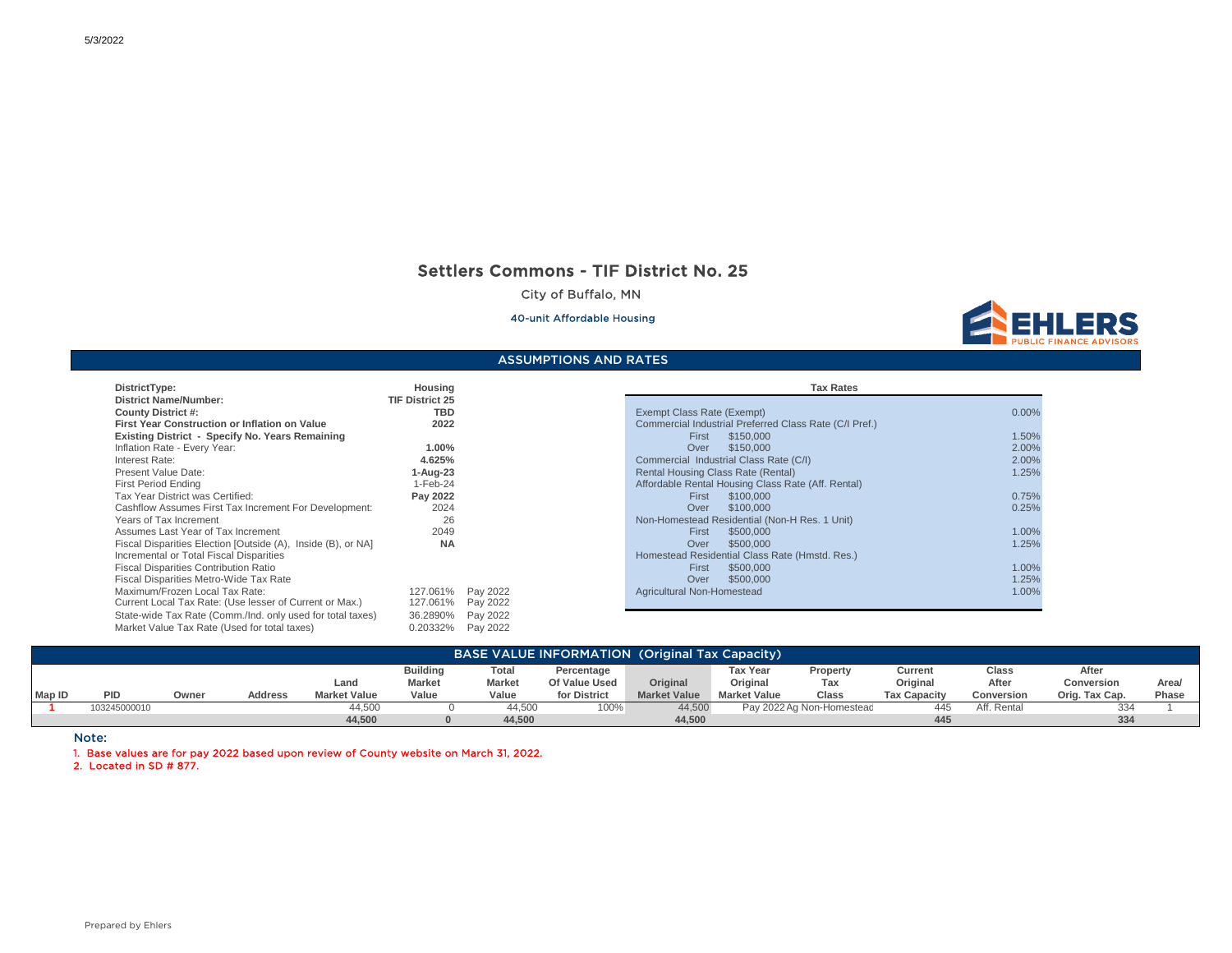#### Settlers Commons - TIF District No. 25 City of Buffalo, MN 40-unit Affordable Housing



|              | <b>PROJECT INFORMATION (Project Tax Capacity)</b> |                                                 |                     |       |                      |              |                     |                      |            |            |            |            |                   |
|--------------|---------------------------------------------------|-------------------------------------------------|---------------------|-------|----------------------|--------------|---------------------|----------------------|------------|------------|------------|------------|-------------------|
|              |                                                   | <b>Estimated</b>                                | <b>Taxable</b>      |       | <b>Total Taxable</b> | Property     |                     |                      | Percentage | Percentage | Percentage | Percentage | <b>First Year</b> |
|              |                                                   | <b>Market Value</b>                             | <b>Market Value</b> | Total | <b>Market</b>        | Tax          | <b>Project</b>      | <b>Project Tax</b>   | Completed  | Completed  | Completed  | Completed  | <b>Full Taxes</b> |
| Area/Phase   | New Use                                           | Per Sa. Ft./Unit Per Sa. Ft./Unit Sa. Ft./Units |                     |       | Value                | <b>Class</b> | <b>Tax Capacity</b> | <b>Capacity/Unit</b> | 2022       | 2023       | 2024       | 2025       | Pavable           |
|              | Apartments                                        | 91,000                                          | 91.000              |       | 3.640.000            | Aff. Rental  | 27.300              | 683                  | 50%        | 100%       | 100%       | 100%       | 2025              |
| <b>TOTAL</b> |                                                   |                                                 |                     |       | 3,640,000            |              | 27,300              |                      |            |            |            |            |                   |

Note:

1. Market values are based upon estimates from the County Assessor's Office.

| <b>TAX CALCULATIONS</b> |                                                                            |                     |          |          |                    |          |       |              |                  |  |  |  |
|-------------------------|----------------------------------------------------------------------------|---------------------|----------|----------|--------------------|----------|-------|--------------|------------------|--|--|--|
|                         | Fiscal<br>State-wide<br>Fiscal<br>Гоtal<br><b>Market</b><br>∟ocal<br>Local |                     |          |          |                    |          |       |              |                  |  |  |  |
|                         | Tax                                                                        | <b>Disparities</b>  | Tax      | Property | <b>Disparities</b> | Property | Value | <b>Total</b> | <b>Taxes Per</b> |  |  |  |
| <b>New Use</b>          | Capacity                                                                   | <b>Tax Capacity</b> | Capacity | Taxes    | <b>Taxes</b>       | Taxes    | Taxes | <b>Taxes</b> | Sa. Ft./Unit     |  |  |  |
| Apartments              | 27.300                                                                     |                     | 27.300   | 34.688   |                    |          | 5.551 | 40.238       | .005.96          |  |  |  |
| <b>TOTAL</b>            | 27,300                                                                     |                     | 27.300   | 34,688   |                    |          | 5,551 | 40.238       |                  |  |  |  |

Note:

1. Taxes and tax increment will vary significantly from year to year depending upon values, rates, state law, fiscal disparities and other factors which cannot be predicted.

| <b>WHAT IS EXCLUDED FROM TIF?</b> |          |  |  |  |  |  |  |  |  |  |
|-----------------------------------|----------|--|--|--|--|--|--|--|--|--|
| <b>Total Property Taxes</b>       | 40.238   |  |  |  |  |  |  |  |  |  |
| less State-wide Taxes             | 0        |  |  |  |  |  |  |  |  |  |
| less Fiscal Disp. Adj.            | o        |  |  |  |  |  |  |  |  |  |
| less Market Value Taxes           | (5, 551) |  |  |  |  |  |  |  |  |  |
| less Base Value Taxes             | (424)    |  |  |  |  |  |  |  |  |  |
| <b>Annual Gross TIF</b>           | 34.264   |  |  |  |  |  |  |  |  |  |

| <b>WHAT IS EXCLUDED FROM TIF?</b> |         | <b>MARKET VALUE BUT / FOR ANALYSIS</b>                    |
|-----------------------------------|---------|-----------------------------------------------------------|
| <b>Total Property Taxes</b>       | 40.238  | Current Market Value - Est.                               |
| less State-wide Taxes             |         | New Market Value - Est.                                   |
| less Fiscal Disp. Adj.            |         | <b>Difference</b>                                         |
| less Market Value Taxes           | (5.551) | Present Value of Tax Increment                            |
| less Base Value Taxes             | (424)   | <b>Difference</b>                                         |
| <b>Annual Gross TIF</b>           | 34,264  | Value likely to occur without Tax Increment is less than: |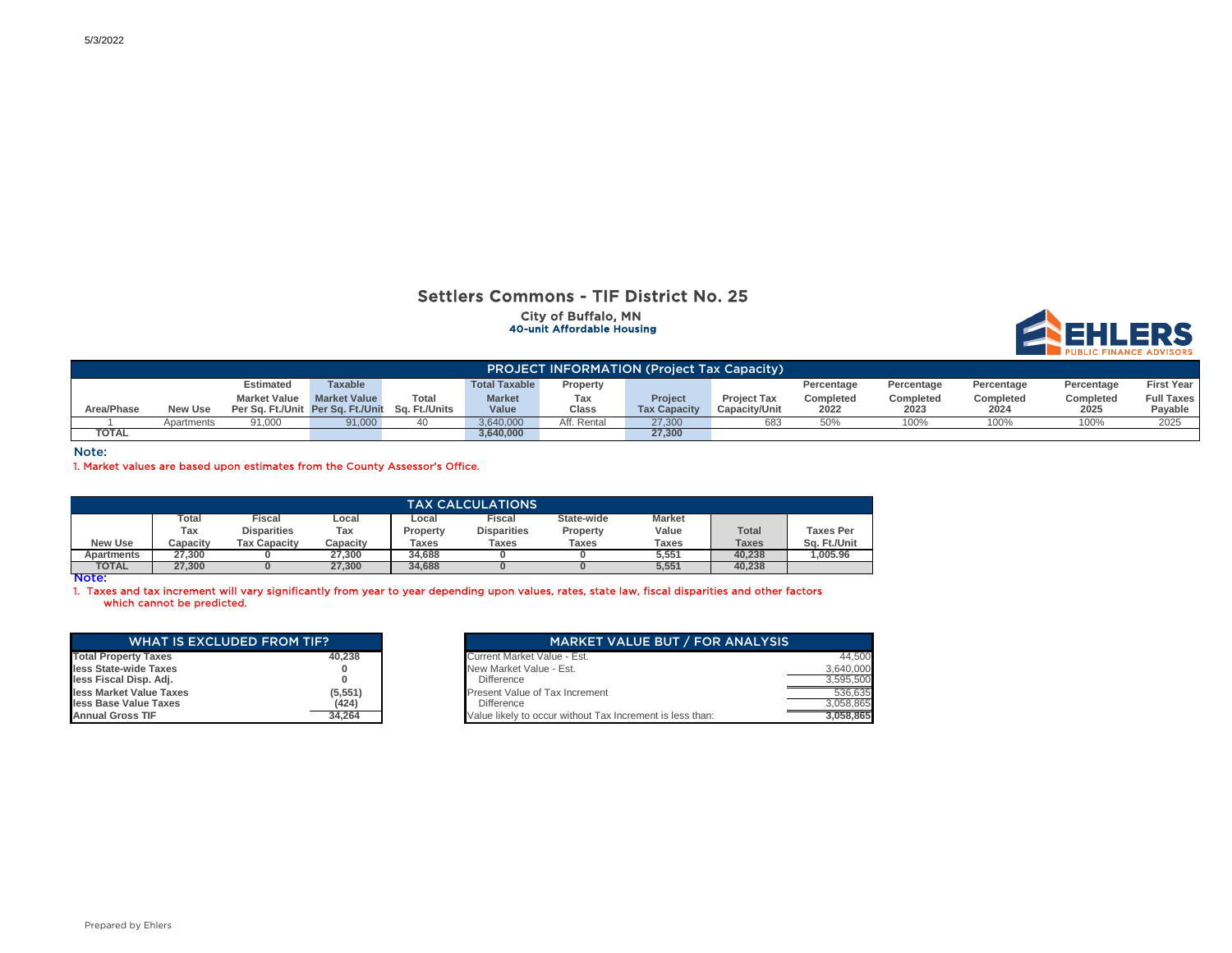# **ENDERS**

#### **Settlers Commons - TIF District No. 25**

**City of Buffalo, MN** 

#### **40-unit Affordable Housing**

|            | <b>TAX INCREMENT CASH FLOW</b> |                               |                    |                           |          |                  |                  |              |                    |                          |                    |                       |              |                      |
|------------|--------------------------------|-------------------------------|--------------------|---------------------------|----------|------------------|------------------|--------------|--------------------|--------------------------|--------------------|-----------------------|--------------|----------------------|
|            | Project                        | Original                      | <b>Fiscal</b>      | Captured                  | Local    | Annual           | Semi-Annual      | <b>State</b> | Admin.             | Semi-Annual              | Semi-Annual        | <b>PERIOD</b>         |              |                      |
| $%$ of     | Tax                            | Tax                           | <b>Disparities</b> | Tax                       | Tax      | <b>Gross Tax</b> | <b>Gross Tax</b> | Auditor      | at                 | Net Tax                  | Present            | <b>ENDING</b>         | Tax          | Payment              |
| <b>OTC</b> | Capacity                       | Capacity                      | Incremental        | Capacity                  | Rate     | Increment        | Increment        | 0.36%        | $5\%$              | Increment                | Value              | Yrs.                  | Year         | Date                 |
|            |                                |                               |                    |                           |          |                  |                  |              |                    | $\overline{\phantom{a}}$ |                    |                       |              | 02/01/24             |
| 100%       | 13,650                         | (334)                         |                    | 13,316                    | 127.061% | 16,920           | 8,460<br>8,460   | (30)<br>(30) | (421)<br>(421)     | 8,008<br>8,008           | 7,650<br>15,127    | 0.5<br>$\overline{1}$ | 2024<br>2024 | 08/01/24<br>02/01/25 |
| 100%       | 27,300                         | (334)                         |                    | 26,966                    | 127.061% | 34,264           | 17,132           | (62)         | (854)              | 16,217                   | 29,927             | 1.5                   | 2025         | 08/01/25             |
|            |                                |                               |                    |                           |          |                  | 17,132           | (62)         | (854)              | 16,217                   | 44,392             | $\overline{c}$        | 2025         | 02/01/26             |
| 100%       | 27,573                         | (334)                         |                    | 27,239                    | 127.061% | 34,610           | 17,305           | (62)         | (862)              | 16,381                   | 58,673             | 2.5                   | 2026         | 08/01/26             |
|            |                                |                               |                    |                           |          |                  | 17,305           | (62)         | (862)              | 16,381                   | 72,631             | 3                     | 2026         | 02/01/27             |
| 100%       | 27,849                         | (334)                         |                    | 27,515                    | 127.061% | 34,961           | 17,480           | (63)         | (871)              | 16,547                   | 86,412             | 3.5                   | 2027         | 08/01/27             |
|            |                                |                               |                    |                           |          |                  | 17,480           | (63)         | (871)              | 16,547                   | 99,881             | $\overline{4}$        | 2027         | 02/01/28             |
| 100%       | 28,127                         | (334)                         |                    | 27,793                    | 127.061% | 35,315           | 17,657           | (64)         | (880)              | 16,714                   | 113,180            | 4.5                   | 2028         | 08/01/28             |
| 100%       | 28,408                         | (334)                         |                    | 28,075                    | 127.061% | 35,672           | 17,657<br>17,836 | (64)<br>(64) | (880)<br>(889)     | 16,714<br>16,883         | 126,177<br>139,010 | 5<br>5.5              | 2028<br>2029 | 02/01/29<br>08/01/29 |
|            |                                |                               |                    |                           |          |                  | 17,836           | (64)         | (889)              | 16,883                   | 151,552            | 6                     | 2029         | 02/01/30             |
| 100%       | 28,693                         | (334)                         |                    | 28,359                    | 127.061% | 36,033           | 18,017           | (65)         | (898)              | 17,054                   | 163,935            | 6.5                   | 2030         | 08/01/30             |
|            |                                |                               |                    |                           |          |                  | 18,017           | (65)         | (898)              | 17,054                   | 176,039            | $\overline{7}$        | 2030         | 02/01/31             |
| 100%       | 28,980                         | (334)                         |                    | 28,646                    | 127.061% | 36,398           | 18,199           | (66)         | (907)              | 17,227                   | 187,988            | 7.5                   | 2031         | 08/01/31             |
|            |                                |                               |                    |                           |          |                  | 18,199           | (66)         | (907)              | 17,227                   | 199,667            | 8                     | 2031         | 02/01/32             |
| 100%       | 29,269                         | (334)                         |                    | 28,936                    | 127.061% | 36,766           | 18,383           | (66)         | (916)              | 17,401                   | 211,198            | 8.5                   | 2032         | 08/01/32             |
|            |                                |                               |                    |                           |          |                  | 18,383           | (66)         | (916)              | 17,401                   | 222,468            | 9                     | 2032         | 02/01/33             |
| 100%       | 29,562                         | (334)                         |                    | 29,228                    | 127.061% | 37,138           | 18,569           | (67)         | (925)              | 17,577                   | 233,594            | 9.5                   | 2033         | 08/01/33             |
| 100%       | 29,858                         | (334)                         |                    | 29,524                    | 127.061% | 37,513           | 18,569<br>18,757 | (67)<br>(68) | (925)<br>(934)     | 17,577<br>17,755         | 244,470<br>255,207 | 10<br>10.5            | 2033<br>2034 | 02/01/34<br>08/01/34 |
|            |                                |                               |                    |                           |          |                  | 18,757           | (68)         | (934)              | 17,755                   | 265,701            | 11                    | 2034         | 02/01/35             |
| 100%       | 30,156                         | (334)                         |                    | 29,822                    | 127.061% | 37,893           | 18,946           | (68)         | (944)              | 17,934                   | 276,062            | 11.5                  | 2035         | 08/01/35             |
|            |                                |                               |                    |                           |          |                  | 18,946           | (68)         | (944)              | 17,934                   | 286,188            | 12                    | 2035         | 02/01/36             |
| 100%       | 30,458                         | (334)                         |                    | 30,124                    | 127.061% | 38,276           | 19,138           | (69)         | (953)              | 18,116                   | 296,186            | 12.5                  | 2036         | 08/01/36             |
|            |                                |                               |                    |                           |          |                  | 19,138           | (69)         | (953)              | 18,116                   | 305,958            | 13                    | 2036         | 02/01/37             |
| 100%       | 30,762                         | (334)                         |                    | 30,429                    | 127.061% | 38,663           | 19,331           | (70)         | (963)              | 18,299                   | 315,606            | 13.5                  | 2037         | 08/01/37             |
|            |                                |                               |                    |                           |          |                  | 19,331           | (70)         | (963)              | 18,299                   | 325,035            | 14                    | 2037         | 02/01/38             |
| 100%       | 31,070                         | (334)                         |                    | 30,736                    | 127.061% | 39,054           | 19,527           | (70)         | (973)              | 18,484                   | 334,345            | 14.5                  | 2038         | 08/01/38             |
| 100%       | 31,381                         | (334)                         |                    | 31,047                    | 127.061% | 39,448           | 19,527<br>19,724 | (70)<br>(71) | (973)<br>(983)     | 18,484<br>18,671         | 343,444<br>352,427 | 15<br>15.5            | 2038<br>2039 | 02/01/39<br>08/01/39 |
|            |                                |                               |                    |                           |          |                  | 19,724           | (71)         | (983)              | 18,671                   | 361,208            | 16                    | 2039         | 02/01/40             |
| 100%       | 31,694                         | (334)                         |                    | 31,361                    | 127.061% | 39,847           | 19,924           | (72)         | (993)              | 18,859                   | 369,876            | 16.5                  | 2040         | 08/01/40             |
|            |                                |                               |                    |                           |          |                  | 19,924           | (72)         | (993)              | 18,859                   | 378,349            | 17                    | 2040         | 02/01/41             |
| 100%       | 32,011                         | (334)                         |                    | 31,678                    | 127.061% | 40,250           | 20,125           | (72)         | (1,003)            | 19,050                   | 386,714            | 17.5                  | 2041         | 08/01/41             |
|            |                                |                               |                    |                           |          |                  | 20,125           | (72)         | (1,003)            | 19,050                   | 394,890            | 18                    | 2041         | 02/01/42             |
| 100%       | 32,332                         | (334)                         |                    | 31,998                    | 127.061% | 40,657           | 20,328           | (73)         | (1, 013)           | 19,242                   | 402,961            | 18.5                  | 2042         | 08/01/42             |
|            |                                |                               |                    |                           |          |                  | 20,328           | (73)         | (1, 013)           | 19,242                   | 410,851            | 19                    | 2042         | 02/01/43             |
| 100%       | 32,655                         | (334)                         |                    | 32,321                    | 127.061% | 41,067           | 20,534<br>20,534 | (74)         | (1,023)<br>(1,023) | 19,437<br>19,437         | 418,640            | 19.5<br>20            | 2043<br>2043 | 08/01/43<br>02/01/44 |
| 100%       | 32,981                         | (334)                         |                    | 32,648                    | 127.061% | 41,482           | 20,741           | (74)<br>(75) | (1,033)            | 19,633                   | 426,252<br>433,768 | 20.5                  | 2044         | 08/01/44             |
|            |                                |                               |                    |                           |          |                  | 20,741           | (75)         | (1,033)            | 19,633                   | 441,114            | 21                    | 2044         | 02/01/45             |
| 100%       | 33,311                         | (334)                         |                    | 32,977                    | 127.061% | 41,901           | 20,951           | (75)         | (1,044)            | 19,832                   | 448,367            | 21.5                  | 2045         | 08/01/45             |
|            |                                |                               |                    |                           |          |                  | 20,951           | (75)         | (1,044)            | 19,832                   | 455,456            | 22                    | 2045         | 02/01/46             |
| 100%       | 33,644                         | (334)                         |                    | 33,311                    | 127.061% | 42,325           | 21,162           | (76)         | (1,054)            | 20,032                   | 462,454            | 22.5                  | 2046         | 08/01/46             |
|            |                                |                               |                    |                           |          |                  | 21,162           | (76)         | (1,054)            | 20,032                   | 469,294            | 23                    | 2046         | 02/01/47             |
| 100%       | 33,981                         | (334)                         |                    | 33,647                    | 127.061% | 42,752           | 21,376           | (77)         | (1,065)            | 20,234                   | 476,048            | 23.5                  | 2047         | 08/01/47             |
|            |                                |                               |                    |                           |          |                  | 21,376           | (77)         | (1,065)            | 20,234                   | 482,648            | 24                    | 2047         | 02/01/48             |
| 100%       | 34,321                         | (334)                         |                    | 33,987                    | 127.061% | 43,184           | 21,592           | (78)         | (1,076)            | 20,439                   | 489,165            | 24.5                  | 2048         | 08/01/48             |
|            |                                |                               |                    |                           |          |                  | 21,592           | (78)         | (1,076)            | 20,439                   | 495,534            | 25                    | 2048         | 02/01/49             |
| 100%       | 34,664                         | (334)                         |                    | 34,330                    | 127.061% | 43,620           | 21,810           | (79)         | (1,087)            | 20,645                   | 501,822            | 25.5                  | 2049         | 08/01/49             |
|            |                                |                               |                    |                           |          |                  | 21,810           | (79)         | (1,087)            | 20,645                   | 507,968            | 26                    | 2049         | 02/01/50             |
|            | <b>Total</b>                   |                               |                    |                           |          |                  | 986,008          | (3, 550)     | (49, 123)          | 933,336                  |                    |                       |              |                      |
|            |                                | Present Value From 08/01/2023 |                    | <b>Present Value Rate</b> | 4.63%    |                  | 536,635          | (1, 932)     | (26, 735)          | 507,968                  |                    |                       |              |                      |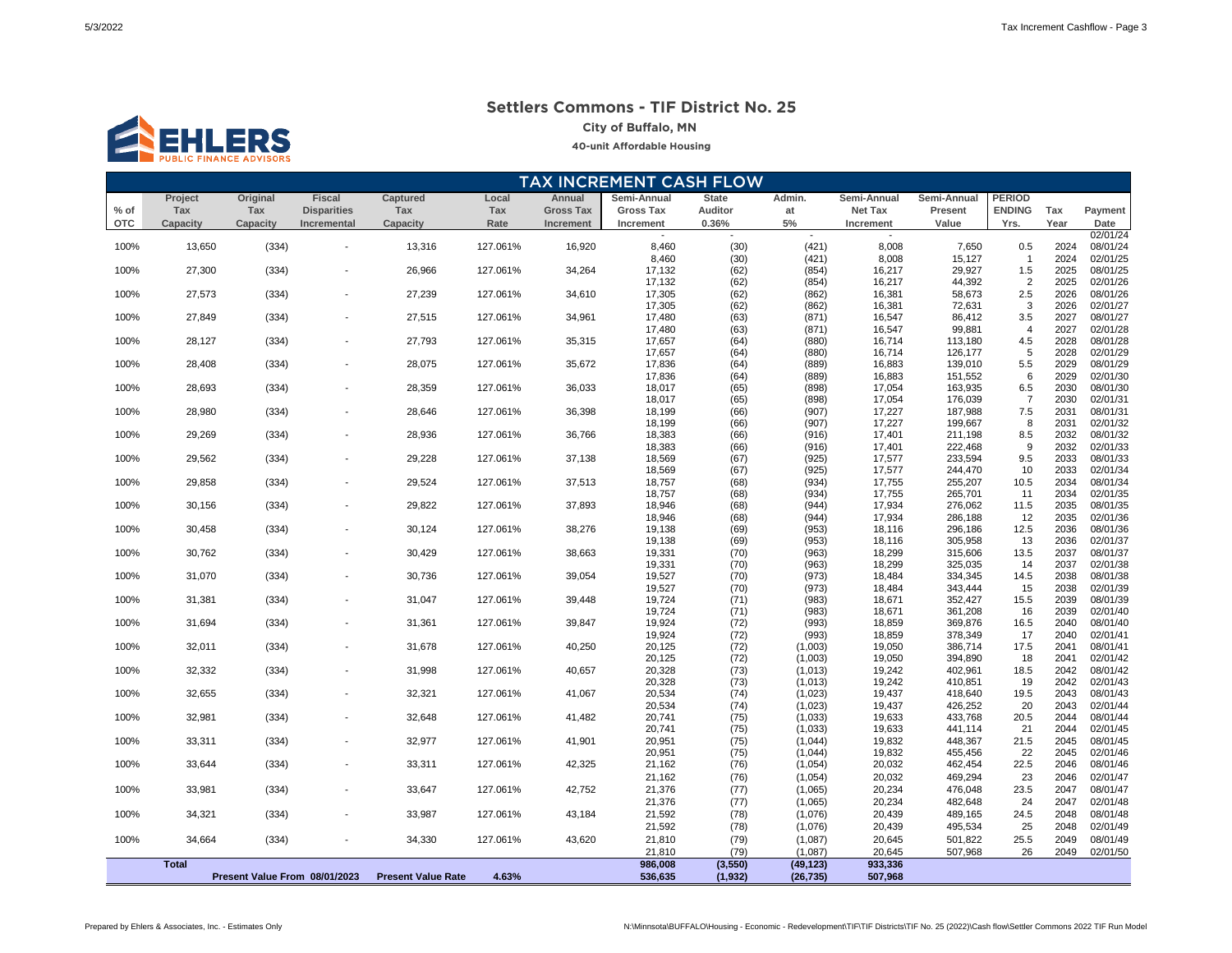#### **Appendix C: Findings Including But/For Qualifications**

The reasons and facts supporting the findings for the adoption of the Tax Increment Financing Plan for Tax Increment Financing District No. 25, as required pursuant to Minnesota Statutes, Section 469.175, Subdivision 3 are as follows:

*1. Finding that Tax Increment Financing District No. 25 is a housing district as defined in M.S., Section 469.174, Subd. 11.*

Tax Increment Financing District No. 25 consists of one (1) parcel. The development will consist of the development of the Settler Commons project, a 40-unit affordable senior housing development, all or a portion of which will receive tax increment assistance and will meet income restrictions described in *M.S. 469.1761.* The developer has represented that at least 40 percent of the units receiving assistance will have incomes at or below 60 percent of area median income and that no more than 20% of the square footage of buildings that receive assistance from tax increments will consist of commercial, retail, or other nonresidential uses.

*2. Finding that the proposed development, in the opinion of the City Council, would not reasonably be expected to occur solely through private investment within the reasonably foreseeable future.*

The proposed Development will result in the construction of low- and moderate-income housing units which would not otherwise be constructed in the reasonably foreseeable future. The rents for affordable housing projects do not provide a sufficient return on investment to stimulate sufficient private investment for new development. The Developer has represented that it could not proceed with the Development without tax increment assistance. The Developer has provided the City with its estimated Development proforma outlining project sources and uses as well as projected rent, vacancy, and financing assumptions. City staff and the City's advisors reviewed the information and have determined the Development is not feasible without the proposed assistance due to reduced rental income from preserving affordable units causing insufficient cash flow to provide for operating expenses, debt service and a sufficient market return to support the Development costs. Based on the review, the City does not expect that a development of this type would occur in the reasonably foreseeable future but for the use of tax increment assistance.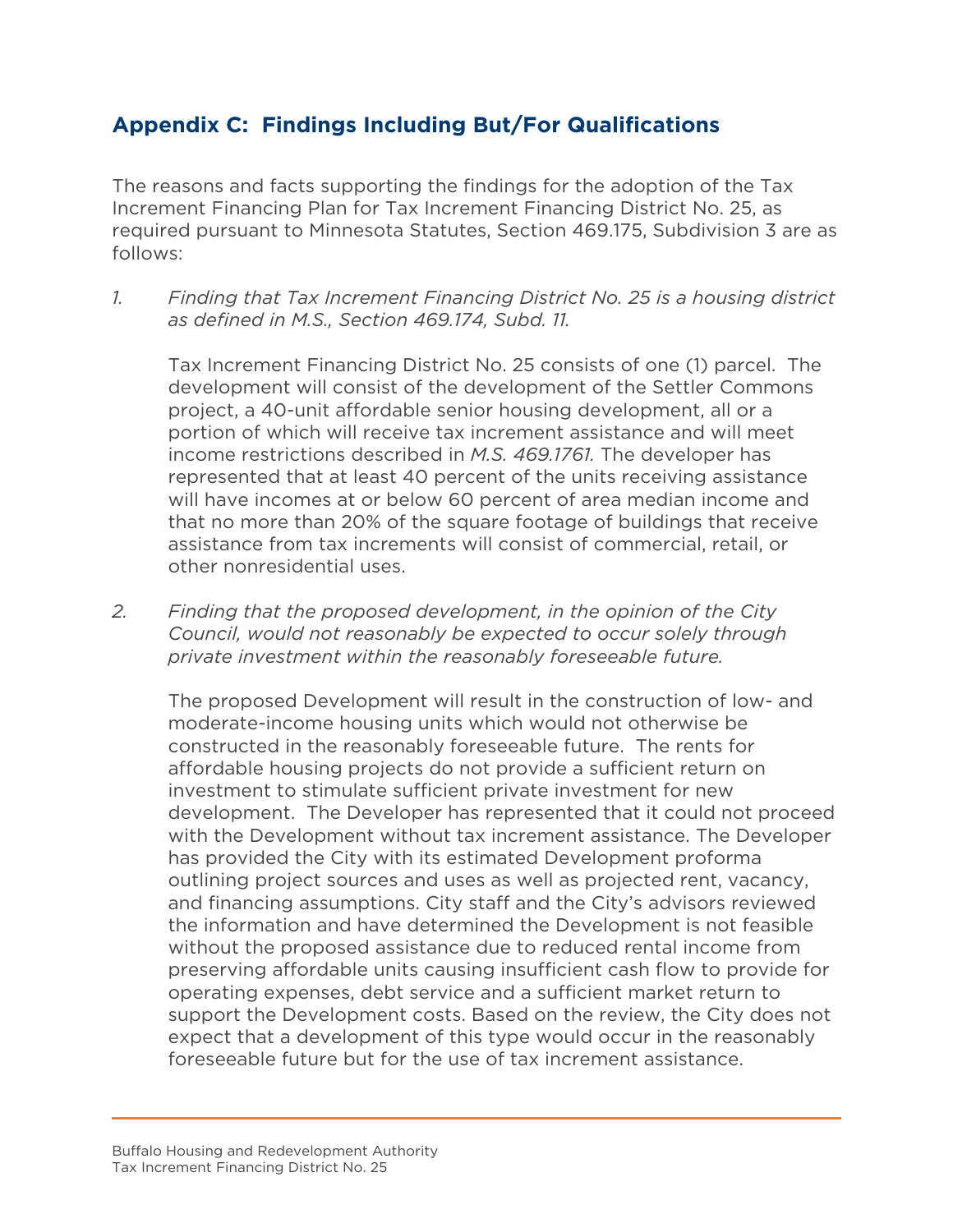*3. Finding that the TIF Plan for Tax Increment Financing District No. 25 conforms to the general plan for the development or redevelopment of the municipality as a whole.*

The Planning Commission will review the proposed TIF Plan on May 9, 2022 to consider whether the TIF Plan conforms to the general development plan of the City.

*4. Finding that the TIF Plan for Tax Increment Financing District No. 25 will afford maximum opportunity, consistent with the sound needs of the City as a whole, for the development or redevelopment of Redevelopment Project Area No. 2 by private enterprise.* 

 Through the implementation of the TIF Plan, the City will provide an impetus for development of low- and moderate-income senior housing by private enterprise. The available multi-family housing in the City will increase by approximately 40 rental units with the completion of the development, which is desirable or necessary for increased population and an increased need for life-cycle housing within the City.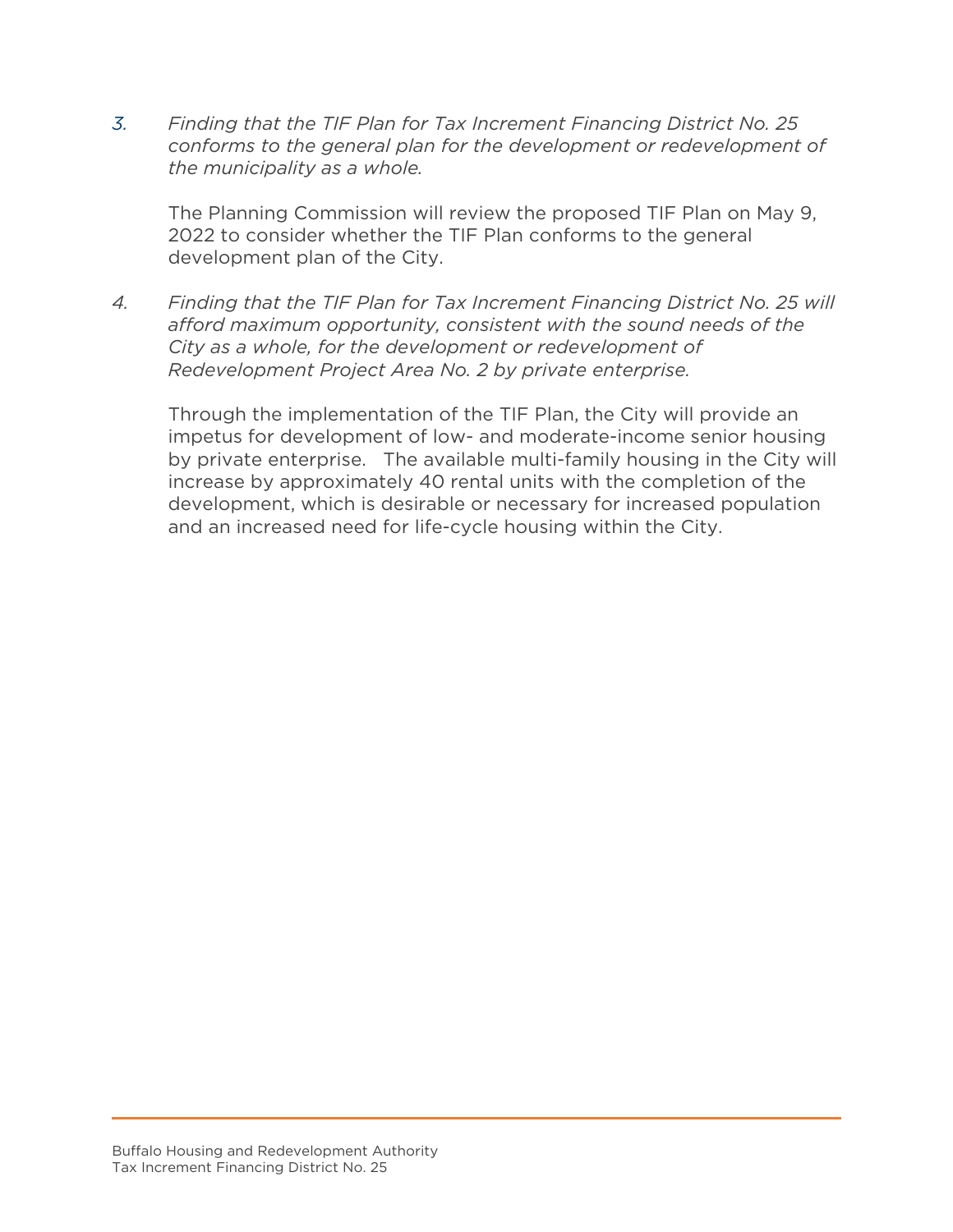<span id="page-32-0"></span>

#### **HRA AGENDA REPORT**

**ITEM #6B**

**MEETING DATE:** Tuesday, May 10, 2022 **PREPARED BY:** Finance Director Kelly Horn **PRESENTED BY:** Finance Director Kelly Horn **AGENDA ITEM:** Decertification of Tax Increment Financing District No. 15 for Loberg Building, PID 103-010-065091, 26 1st Avenue NE

#### **BACKGROUND SUMMARY:**

In May 2001, the City and the HRA entered into a development agreement with the Loberg party and adopted TIF #15 for the building of a new commercial building at 26 1<sup>st</sup> Ave NE. The in-district obligations of \$25,000 in the form of a pay-as-you-go note to the developer have been satisfied. The district should now be decertified, and property taxes generated on this parcel will be distributed in the same manner as all other property taxes.

**RECOMMENDATION:**

It is recommended that the HRA approve resolution 2022-3 Approving the Decertification of Tax Increment Financing District No. 15 of the City of Buffalo.

#### **ATTACHMENTS:**

Resolution 2022-3 Approving the Decertification of Tax Increment Financing District No. 15 of the City of Buffalo